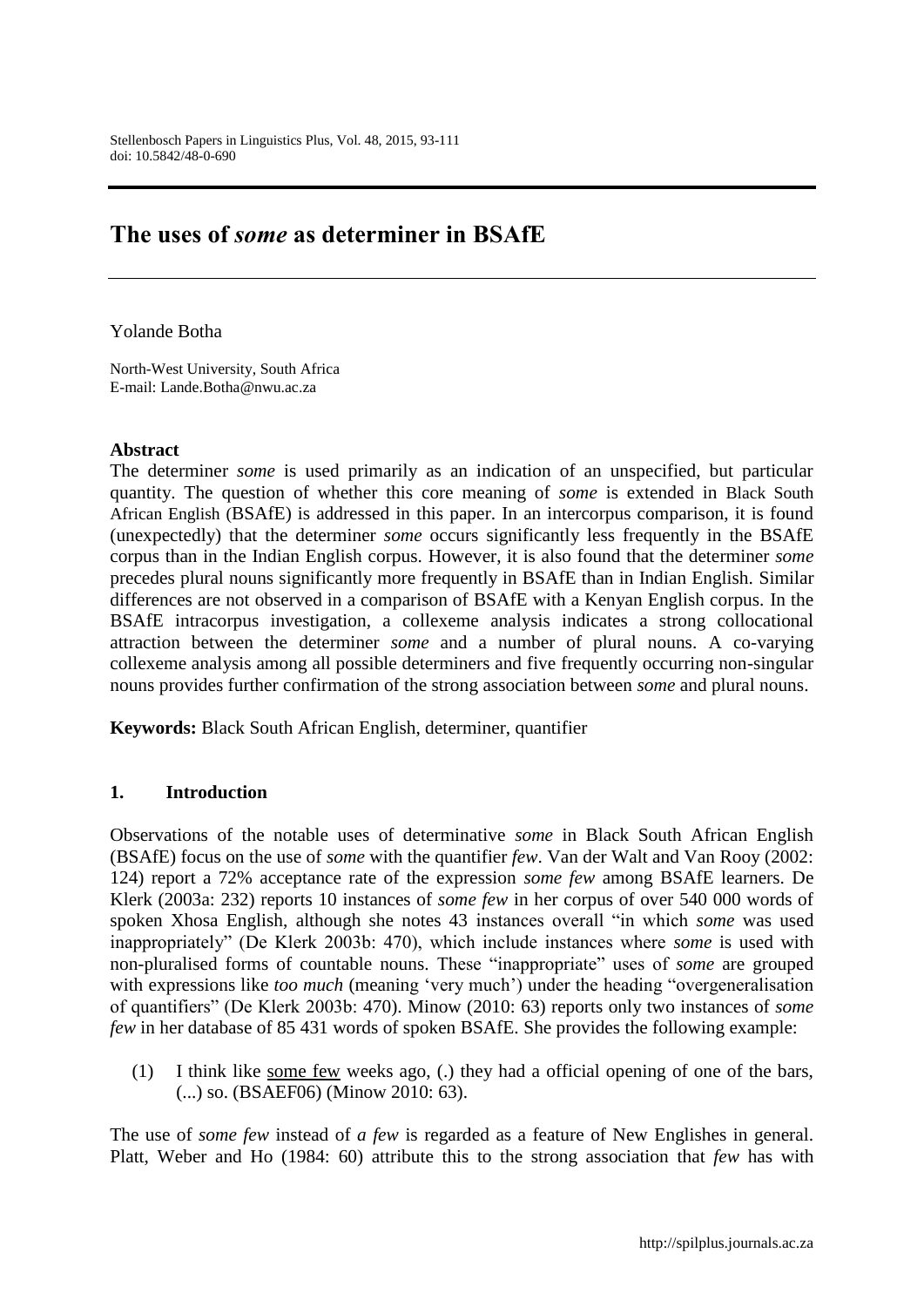plurality, remarking that "[t]he use of *a* seems incompatible with *few* and *couple* which are associated with the plural".

- (2) You are expected to say *some few* words (from Sri Lankan English) (Platt et al. 1984: 60)
- (3) *Some few* minutes past nine I leave the office (from West African English) (Platt et al. 1984: 60)

A concordance comparison of *some* in BSAfE student writing (*Tswana Learner English Corpus*) and native English student writing (*Louvain Corpus of Native English Essay*) 1 suggests that the non-proportional meaning of *some* as determiner is extended to contexts in which it would not be used in Standard English (Botha 2012, 2013). In many of these cases the agnate standard expression would have no determiner, as illustrated in the example below.

(4) the goverment would be losing some sums of money to not so committed soccer players. <ICLE-TS-NOUN-0386.1> (Botha 2012)

It is argued that *some* is used like the non-singular counterpart of *a*/*an* instead of the zero determiner with plural nouns to explicitly mark the noun phrase as indefinite in BSAfE student writing (Botha 2013). This use of *some* as a kind of plural indefinite "article" is interpreted as further evidence of the anti-deleting trend that Mesthrie (2006) identifies as characteristic of BSAfE grammar in general. The "article" function of *some* is especially noticeable in collocations with postdeterminers and quantifiers. As can be seen in the following examples from the *Tswana Learner English Corpus*:

- (5) In some certain circumstances, men ill-treat women. <ICLE-TS-NOUN-0501.1>
- (6) They go to some severals areas including towns where they becomes the prostitudes <ICLE-TS-NOUN-0172.1>

From a prescriptive perspective the use of *some* in the examples above will be regarded as non-standard since *some* is generally treated as an existential quantifier (e.g. Payne and Huddleston 2002: 358). However, in examples (5) and (6) the quantificational meaning of *some* is secondary to its indefinite meaning in much the same way as the quantificational meaning of *a*/*an* has become secondary to its indefinite meaning in the process of the grammaticalisation of the word *one* (Botha 2012, 2013). In Standard English reformulations of the noun phrases underlined in examples (5) and (6) above, the zero article would be preferred (viz. *certain circumstances* and *several areas*, respectively). Singulative reformulations would be *a certain circumstance* and *one area*, respectively.

It is proposed here that many of the so-called "non-standard" uses of *some* in BSAfE can be explained in terms of the application of a noun phrase template with an overt (in)definiteness marker (i.e. article). The article-like use of *some* can be seen as a "nativized semanticostructural analogy" (Mukherjee 2010, Mukherjee and Hoffman 2006). In these cases the use of *some* with plural nouns is analogous to the obligatory use of *a*/*an* with (countable) indefinite singular nouns.

<sup>&</sup>lt;sup>1</sup> Both these corpora are part of the *International Corpus of Learner English* (Granger, Dagneaux, Meunier and Paquot 2009).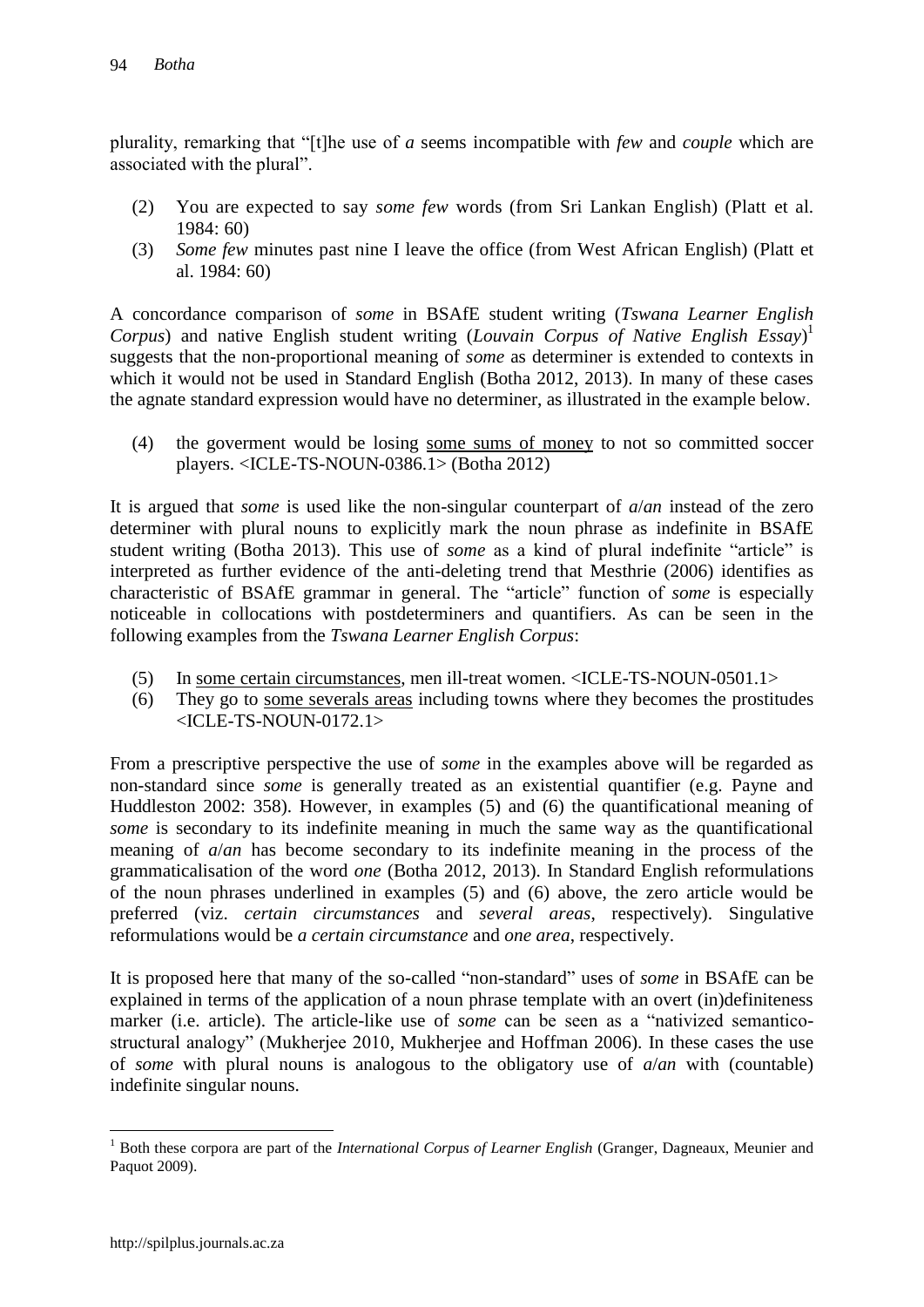The possibility that the determiner *some* is used to fulfil a more article-like function in BSAfE will be investigated with reference to larger corpus data sets. Given the observations of *some few* and *some couple of* in other New Englishes (Platt et al. 1984: 60), a quantitative comparison of the use of *some* in three corpora representing New Englishes was conducted. To establish whether the proposed article-like use of *some* with plural nouns observed in BSAfE student writing by Botha (2013) can also be attested in other text types, the choice of *some* as determiner was examined in a BSAfE corpus that allows for comparison of student writing with professional writing (both academic and journalistic) and conversation. It is possible that features in student writing as part of the learning process are not retained in more advanced written registers. Therefore, grammatical features attested in professional and academic writing are a more accurate indication of stabilisation in the variety.

The quantitative investigation aims to highlight the larger context of the uses of *some* whereas the qualitative examination of concordance examples aims to establish whether the function of *some* as a plural counterpart of the indefinite article *a*/*an* adequately explains the uses of *some* in BSAfE that have hitherto simply been regarded as deviations from the native English norm. However, it is not suggested that the pattern *some*  $N_{\text{plural}}$  is preferred over  $\emptyset$   $N_{\text{plural}}$ . It goes without saying that the article-like use with plural nouns is not the only way in which *some* is used in BSAfE and concordance analyses show that it is mostly used in the same ways as in native English.

## **2. The meanings of determiner** *some*

Syntactically, the word *some* can function as a pronoun or a determiner. It is useful to distinguish two pronominal *some*-constructions – one where *some* is the logical head in a partitive *of*-construction, and one where *some* constitutes a one-word noun phrase functioning as clausal element. Semantically, the word *some* (regardless of its syntactic position) is usually regarded as a quantifier. Payne and Huddleston (2002: 358ff) follow the tradition of formal logic in treating *some* as an existential quantifier along with *any*, stating that *some* is the "most straightforward expression" of existential quantification and defining it as an indication of a quantity or number greater than zero. Payne and Huddleston (2002: 360) point out that with countable nouns, *some* "indicates not just a number greater than zero but **a number no less than two**" (my emphasis – YB).

Payne and Huddleston (2002: 364-365) further distinguish between the proportional and the non-proportional uses of *some*. When *some* implies 'not all' it has a proportional meaning, and if *some* does not activate a "not all" implicature, it is interpreted non-proportionally.

- (7) Some people misunderstood the question. [proportional] (Payne and Huddleston 2002: 364)
- (8) I saw some children climb over the fence. [non-proportional] (Payne and Huddleston 2002: 364)

In (7), the speaker has a larger set in mind, but the *I* in (8) does not have a larger set of *children* in mind – of which a proportion could be seen climbing over the fence. As the examples above illustrate, the non-proportional uses of *some* are only relevant to the determinative function of *some*. The pronominal uses of *some* have inherent proportional meaning in that they always activate the 'not all' implicature.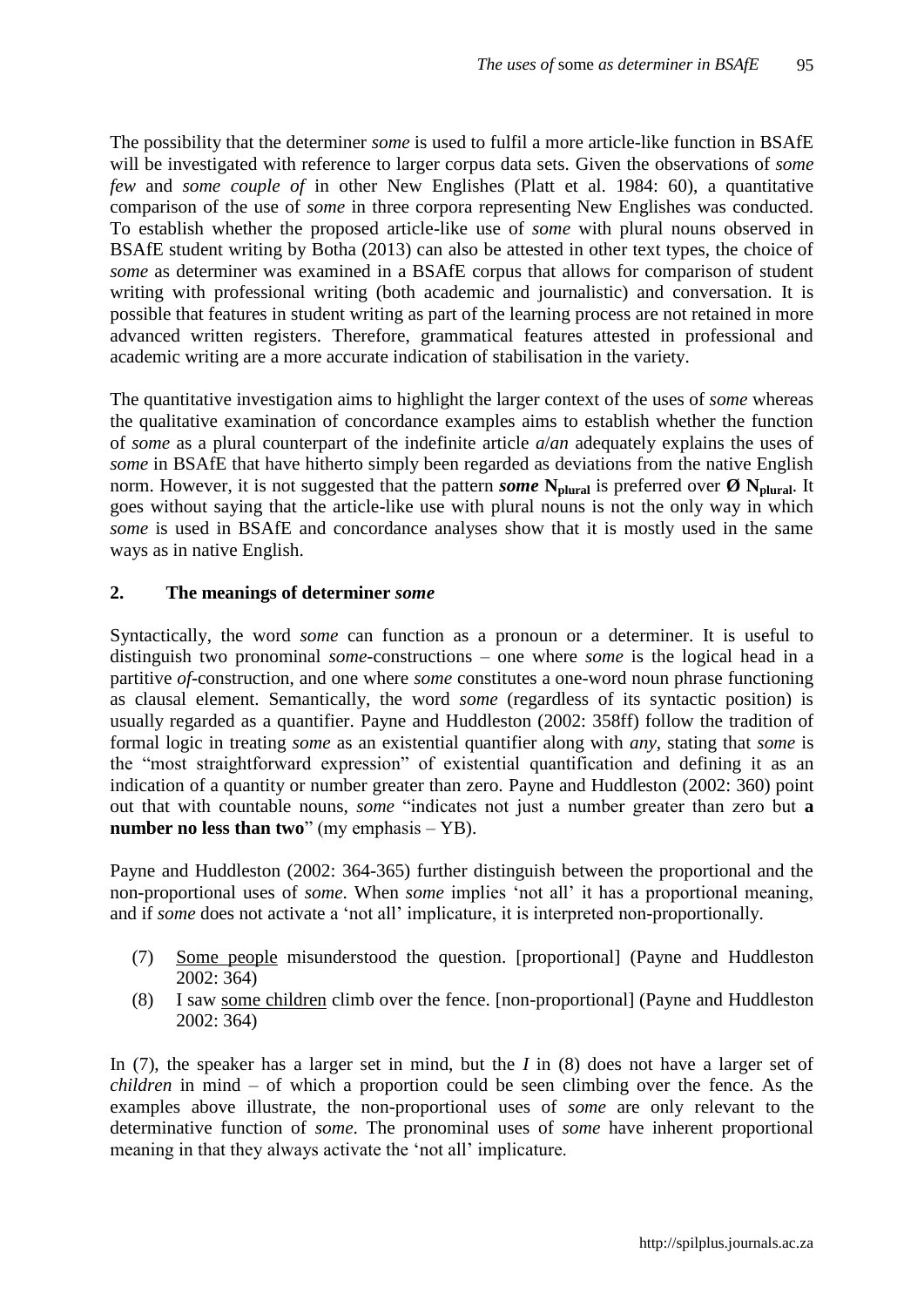While the distinction between the proportional and non-proportional senses of *some* is useful in describing its quantificational uses, Duffley and Larrivée (2012) argue that the determiner *some* can also have non-quantitative, i.e. qualitative, meanings that have not been adequately accounted for. The authors provide an extensive overview and critique of the treatment of *some* (i) in the logical tradition and (ii) in a model of scalar implicature. As logical quantifier *some* signifies a quantity of 'at least one, possibly more' and implies that the entity, or set of entities, is unidentified, while *some* as scalar attenuator is supposed to evoke a "less-thanexpected quantity on a pragmatic scale" (Duffley and Larrivée 2012: 132). Duffley and Larrivée (2012: 132) use the following examples to illustrate a qualitative sense of *some* that is not explained by the logical nor the scalar view of *some*:

- (9) That was some frittata.
- (10) He made some thirty-three snowmen that afternoon.

The frittata in question is identifiable (hence the use of the demonstrative *that*) and larger or better than expected. *Thirty-three* is an exact number, not an unidentified estimate, and although the logical criterion of 'at least one, possibly more' is met, it does not contribute to the definition of *some*. Again, a number greater, not less, than expected is at issue. In the latter example, the meaning of *some* is also qualitative. Duffley and Larrivée (2012) go on to propose an exposition of the meaning of *some* that can account for both its quantitative and qualitative senses. They argue that "a single underlying meaning, modulated by contextual and pragmatic factors, can give rise to the wide variety of messages expressed by *some* in actual usage" (Duffley and Larrivée 2012: 132-133). This single, underlying meaning of *some* evokes "a **particular**, but **non-identified** referent" (Duffley and Larrivée 2012: 143, my emphasis – YB). This non-identification of a particular referent can give rise to "qualitative denigration (implying it is not even worth the bother to identify the referent) or qualitative appreciation (implying the referent to be so outstanding it defies identification)" (Duffley and Larrivée 2012: 131). Qualitative denigration arising from nonidentification is illustrated in examples (11) and (12) below, while the example of *some frittata* in (9) above is illustrative of the use of *some* to express appreciation of exceptionality (cf. also Duffley and Larrivée 2012: 141-142).

- (11) Some idiots must have tracked mud into the lobby (Duffley and Larrivée 2012: 137).
- (12) He was looking for some brand of coffee from the Malabar coast (Duffley and Larrivée 2012: 137).

Duffley and Larrivée (2012: 139) point out that in combination with numerals, *some* can either convey "approximation", which Payne and Huddleston (2002: 380) refer to as "considerable quantity". The example in (10) of *some thirty-three snowmen* illustrates the use of *some* to express qualitative appreciation of an identified, but exceptional, quantity. Approximative interpretations of *some* with numerals are associated more with round numbers, as shown in (13).

(13) There were some fifty villages that agreed to the plan (Duffley and Larrivée 2012: 139).

In (13), *some* characterises *fifty* as an approximate quantity. Stressed *some* can express both a small quantity and a rather large quantity (Duffley and Larrivée 2012: 139, Payne and Huddleston 2002: 140), as can be seen in (14) and (15):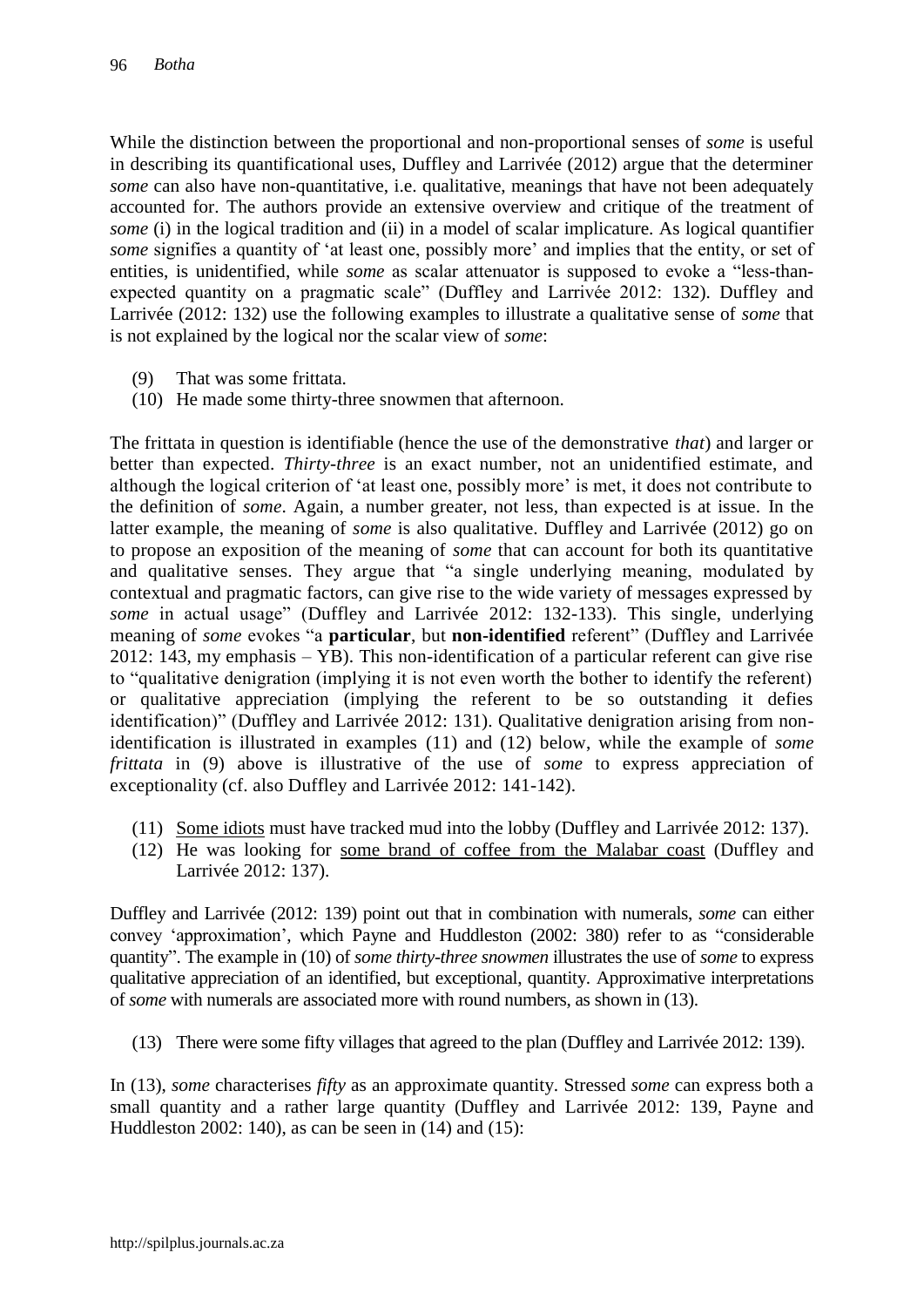- (14) I have some idea of what you mean, but it's still a bit hazy.
- (15) It was some years before she saw him again.

In addition to stress (sentence accent), the grammatical number features of the noun determined by *some* can serve as a modulating factor in the interpretation of *some* (Duffley and Larrivée 2012: 142-143). For instance, the pejorative qualitative sense of *some* is typically associated with the singular form. Duffley and Larrivée (2012: 143) explain how the underlying meaning of *some*, namely "a particular, but non-identified referent" applies differently to singular and plural nouns. With singular nouns, *some* indicates that the referent itself is not identified. With plural and mass nouns, *some* indicates an unidentified quantity. Corpus instances of the determiner *some* with plural nouns in noun phrases that can be interpreted as non-proportional and/or as non-particular would indicate a potential extension of the core meaning of *some* to an article-like function.

#### **3. Corpora**

 $\overline{a}$ 

For the first part of the study, a corpus of BSAfE was compared with two corpora representing New Englishes. Like in Van Rooy  $(2014)^2$ , this study makes use of selected sections of the Indian and East-African (Kenyan) components of the *International Corpus of English* (ICE-IND and ICE-EA(K)) for which comparable BSAfE corpus data exist. Like BSAfE, Indian English and Kenyan English can be regarded as Outer Circle varieties in terms of Kachru"s (1986) classification of the varieties of English. These Outer Circle varieties share some common characteristics, as already indicated by Platt et al. (1984). Van Rooy (2010: 14) contrasts a tendency among Outer Circle varieties to avoid morphologically marking of redundant features with the anti-deletion tendency of Black South African English mentioned by Mesthrie (2006). Where Outer Circle varieties generally tend to avoid marking of redundant features, one finds in BSAfE overt marking of syntactic relations not usually marked in other varieties of English. The article-like use of *some* in contexts where it would normally be omitted is regarded as further evidence of the anti-deletion tendency (Botha 2013). The expectation is that this use of *some* will not occur in other Outer Circle varieties, such as Kenyan English and Indian English.

Like BSAfE, Kenyan English and Indian English also represent institutionalised varieties of second-language English used by speakers possibly coming from different first language backgrounds in multilingual countries. The BSAfE corpus data represent various (but related) first-language (L1) backgrounds. The variety in L1 backgrounds (at least nine of the official languages), and differing levels of proficiency, have given rise to questions about the validity of the term "Black South African English" (De Klerk 2003b: 464). The nine L1s of speakers of BSAfE can be divided into four clusters, the largest of which are the Nguni (isiZulu, isiXhosa, isiNdebele, SiSwati) and Sotho-Tswana (Sesotho, Sesotho sa Leboa, Setswana) groups (Zerbian 2015). All of these languages are Southern Bantu languages and, as such, have much in common structurally. Makalela (2004) illustrates the role of Bantu language structure in features of BSAfE relating to the extension of progressive aspect, tense sequencing, topic promotion devices and modality markers, using examples from Sepedi (a Northern Sotho dialect). De Klerk (2003a,b) finds evidence for some of these features in her corpus of Spoken Xhosa English, specifically with regard to topic pronouns and the extension

 $2$  I wish to thank Bertus van Rooy for generously sharing the BSAfE corpus data and sample sets used in his research.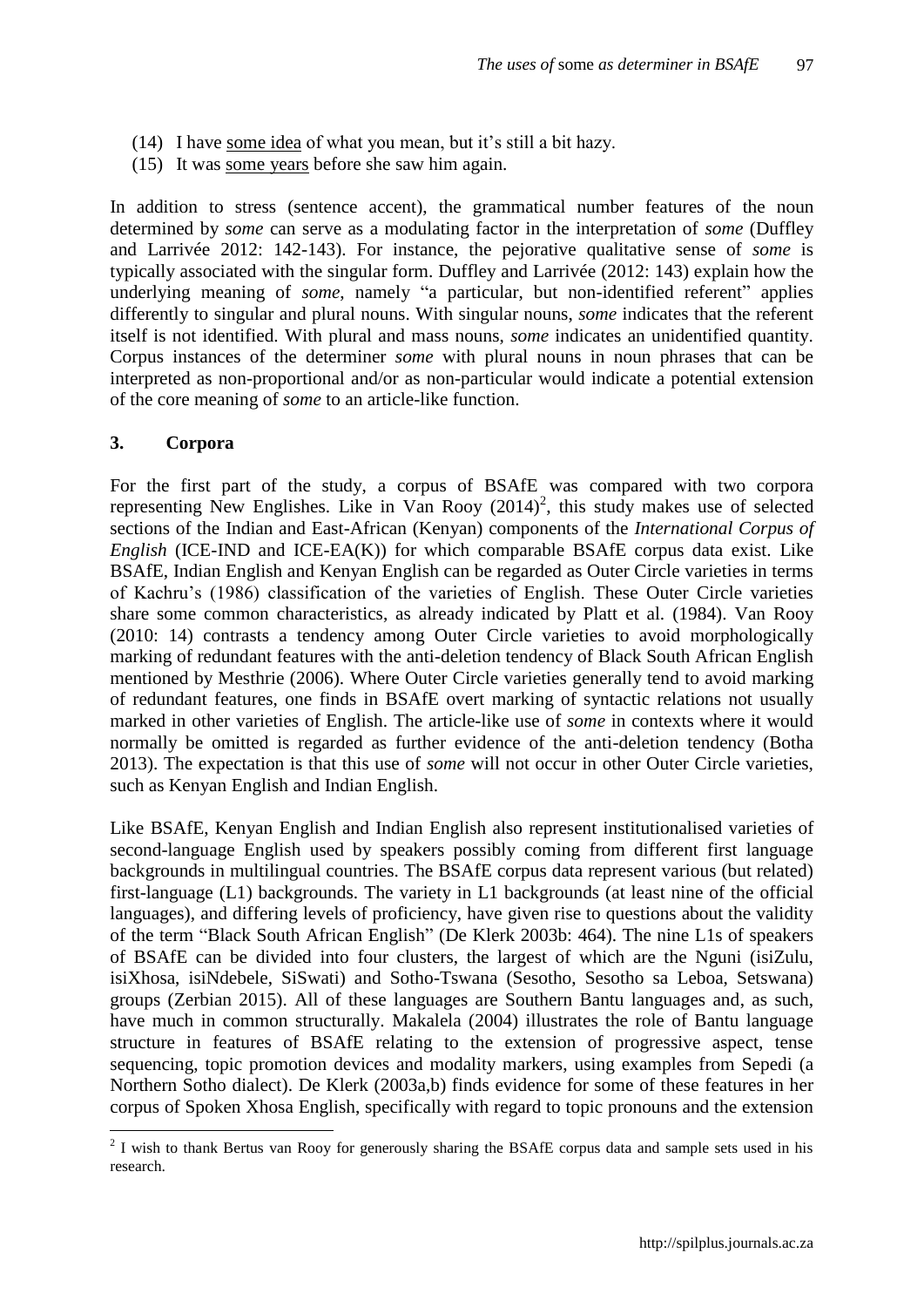of the progressive. These examples of similar grammatical features in BSAfE from speakers with differing L1 varieties suggest that it is not unreasonable to use BSAfE corpus data collected from speakers of differing L1 backgrounds when grammatical structures are studied. Van Rooy (2008, 2014), for instance, uses such data in studying aspect in BSAfE. In a study of focus marking in BSAfE, Zerbian (2015: 228) finds that differences in frequency of syntactic structures "cannot be accounted for solely by L1 influence", while prosodic differences "can be related to L1 influence". It should also be borne in mind that many speakers of BSAfE, are not only bilingual, but multilingual, fluently speaking more than one of the indigenous South African languages (Coetzee-Van Rooy 2012).

Table 1 gives a breakdown of the corpora with an indication of the relevant ICE subcomponents.

|                                                      |                | ICE-    |              |
|------------------------------------------------------|----------------|---------|--------------|
|                                                      | <b>ICE-IND</b> | EA(K)   | <b>BSAfE</b> |
| (Broadcast) interviews and discussions (S1B-021-050) | 74 715         | 86732   | 47 610       |
| Conversation (S1A-001-090)                           | 193 675        | 55 419  | 113 444      |
| Class lessons $(S1B-001-020)$                        | 43 797         | 27 685  | 57 709       |
| Academic writing (W2A-001-040)                       | 84 5 94        | 79 134  | 48 3 15      |
| Student writing $(W1A-001-020)$                      | 40 711         | 39 766  | 200 601      |
| Journalism (W2C-001-020)                             | 39 4 11        | 39 5 38 | 42 5 7 5     |
| Fiction (W2F001-020)                                 | 47 572         | 40 0 86 | 72 904       |
| <b>TOTAL</b> (raw frequency of tokens)               | 524 475        | 368 360 | 583 158      |

The data from ICE-IND corresponds with the ICE text codes given in Table 1, while ICE-EA(K) deviates slightly from the standard composition of ICE corpora (Schmied 1990). The ICE-EA(K) class lessons range from S1B-001K to S1B-013K, while student writing goes up to W1A-021. ICE-EA(K) has less conversation samples than typical ICE corpora (S1A-001K to S1A-0017K and S1A-021K to S1A-030K). The Volkswagen corpus (in Meierkord 2012) constitutes the interview component of the BSAfE data. BSAfE student writing is represented by the *Tswana Learner English Corpu*s, which was originally collected as part of the *International Corpus of Learner English (ICLE)* (Granger et al. 2009). The BSAfE conversation and class-lesson components consist of samples from De Klerk"s (2003a) corpus of spoken Xhosa English. The journalism and fiction components of the BSAfE corpus consist of texts published in the 1990s-2000s collected by Van Rooy (2014). The raw word frequencies for the various corpora were obtained with the Wordlist function in Wordsmith 6.0 (Scott 2013), which allows for the exclusion of extralinguistic information (in the form of mark-up).

For the second part of the study, a smaller sampling of the abovementioned BSAfE corpus along with additional student essays were used and grouped to represent three text types, namely conversation, student writing and professional writing. The conversation component consists of a sample  $(n = 53)$  of conversations from De Klerk's (2003a) corpus of spoken Xhosa English and 12 interviews from the Volkswagen Corpus (Meierkord 2012), the student writing component consists of a smaller sample of the *Tswana Learner English Corpus* (81 of the 519 essays), and 60 student essays from Gauteng and 81 texts collected by Beth Jefferey in the Eastern Cape. The professional writing component consists of the 20 journalism texts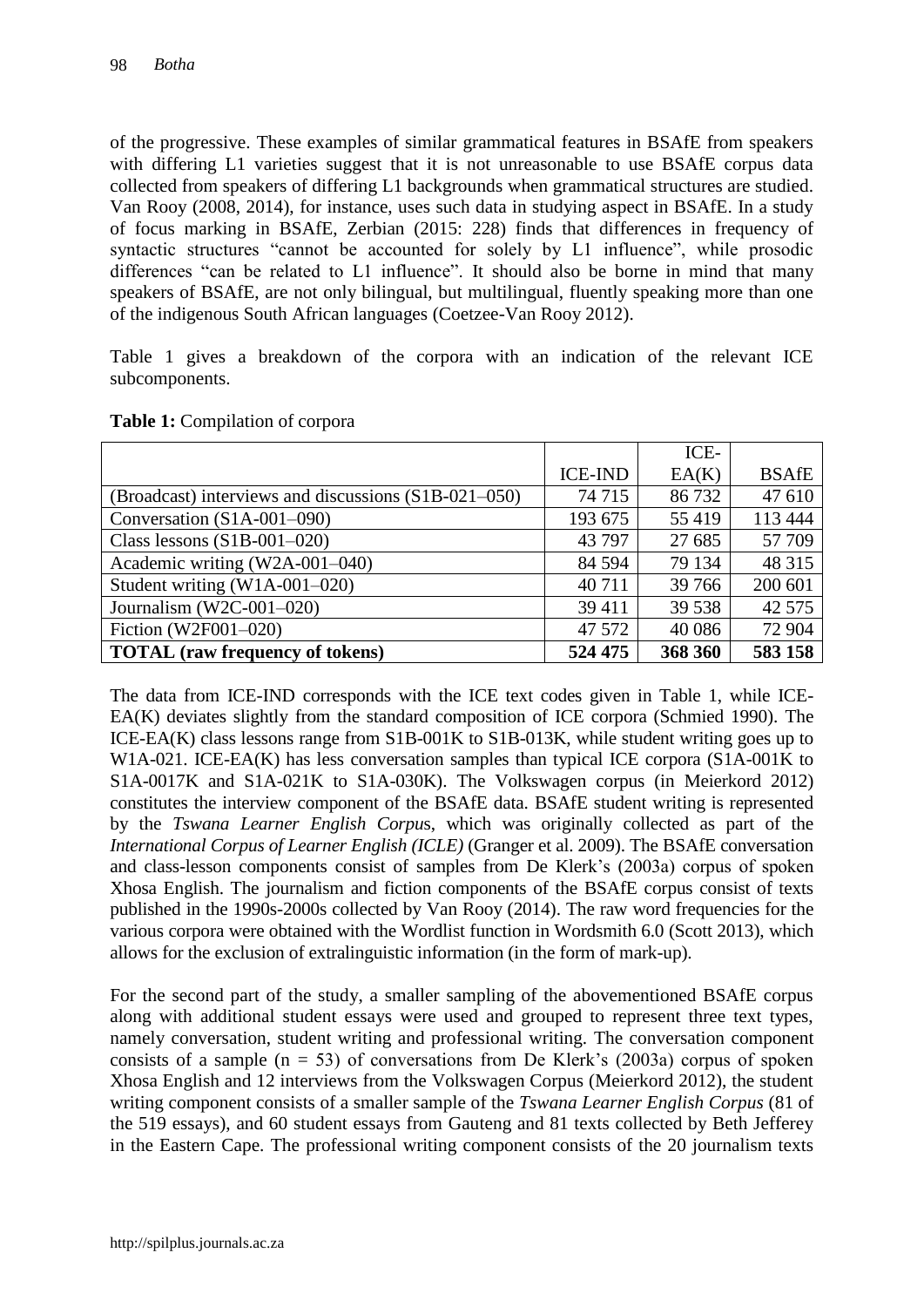used in the aforementioned BSAfE corpus, and 25 excerpts from academic theses (each approximately 1000 words in length). The breakdown of this corpus is given in Table 2.

| <b>BSAfE</b> subcorpus | Number of texts | Number of tokens |
|------------------------|-----------------|------------------|
| Conversation           | 65              | 178 825          |
| Student writing        | 222             | 87 405           |
| Professional writing   | 45              | 68 380           |

**Table 2:** Compilation of BSAfE subcorpora

## **4. Distribution of** *some* **across three New Englishes corpora**

Concordances of *some* were drawn for every subcorpus. The determinative uses of *some* were then isolated from its pronominal uses. Table 3 provides the raw number of occurrences of *some* as determiner together with the normalised frequency of determinative *some* per 10 000 words in the relevant corpus component.

|                                      | Raw frequencies |       |             | Relative frequencies per |       |             |
|--------------------------------------|-----------------|-------|-------------|--------------------------|-------|-------------|
|                                      |                 |       |             | 10 000 words             |       |             |
|                                      | ICE-            | ICE-  | <b>BSAf</b> | ICE-                     | ICE-  | <b>BSAf</b> |
|                                      | <b>IND</b>      | EA(K) | E           | <b>IND</b>               | EA(K) | Е           |
| Broadcast interviews and discussions | 149             | 172   | 69          | 19.9                     | 19.8  | 14.5        |
| Conversation                         | 507             | 95    | 162         | 26.2                     | 17.1  | 14.3        |
| Classroom lessons                    | 50              | 31    | 42          | 1.4                      | 11.2  | 7.3         |
| Academic writing                     | 82              | 113   | 50          | 9.7                      | 14.3  | 10.3        |
| Student writing                      | 74              | 93    | 514         | 18.2                     | 23.4  | 25.6        |
| Journalism                           | 37              | 40    | 25          | 9.4                      | 10.1  | 5.9         |
| Fiction                              | 44              | 55    | 96          | 9.2                      | 13.7  | 13.2        |
| <b>TOTAL</b>                         | 943             | 599   | 958         | 18.0                     | 16.3  | 16.4        |

**Table 3:** Frequencies of determinative *some* in three WE corpora

The relative frequencies in Table 3 show that there is some variability across the corpora within registers. Most notable is the lower frequency of determinative *some* in the spoken BSAfE registers. Contingency tables (Chi-square, Fisher Exact, Log likelihood tests) were used to compare the total raw frequencies of determinative *some* in relation to the total number of all other tokens in two corpora at a time. The difference in the observed frequencies of determinative *some* in the BSAfE and ICE-EA(K) corpora is not statistically significant ( $p > 0.8$ ), whereas both the BSAfE corpus and the Kenyan English corpus differ significantly from the Indian English corpus in this respect ( $p \le 0.05$ ). The significantly lower frequency of determinative *some* in the BSAfE corpus compared to the Indian English corpus seems to disprove the hypothesis that *some* is used as an (undeleted) indefinite marker in BSAfE, whereas a higher frequency of determinative *some* in BSAfE would have supported the notion of the extended usage of *some* to article-like functions in this variety.

The next step was to categorise all instances of determinative *some* according to the number features of the head noun of the noun phrase in which *some* is the determiner. Care was taken to discount repetitions due to dysfluencies in the spoken data as more than one noun phrase. In a small number of cases it was not possible to classify the noun as count singular, count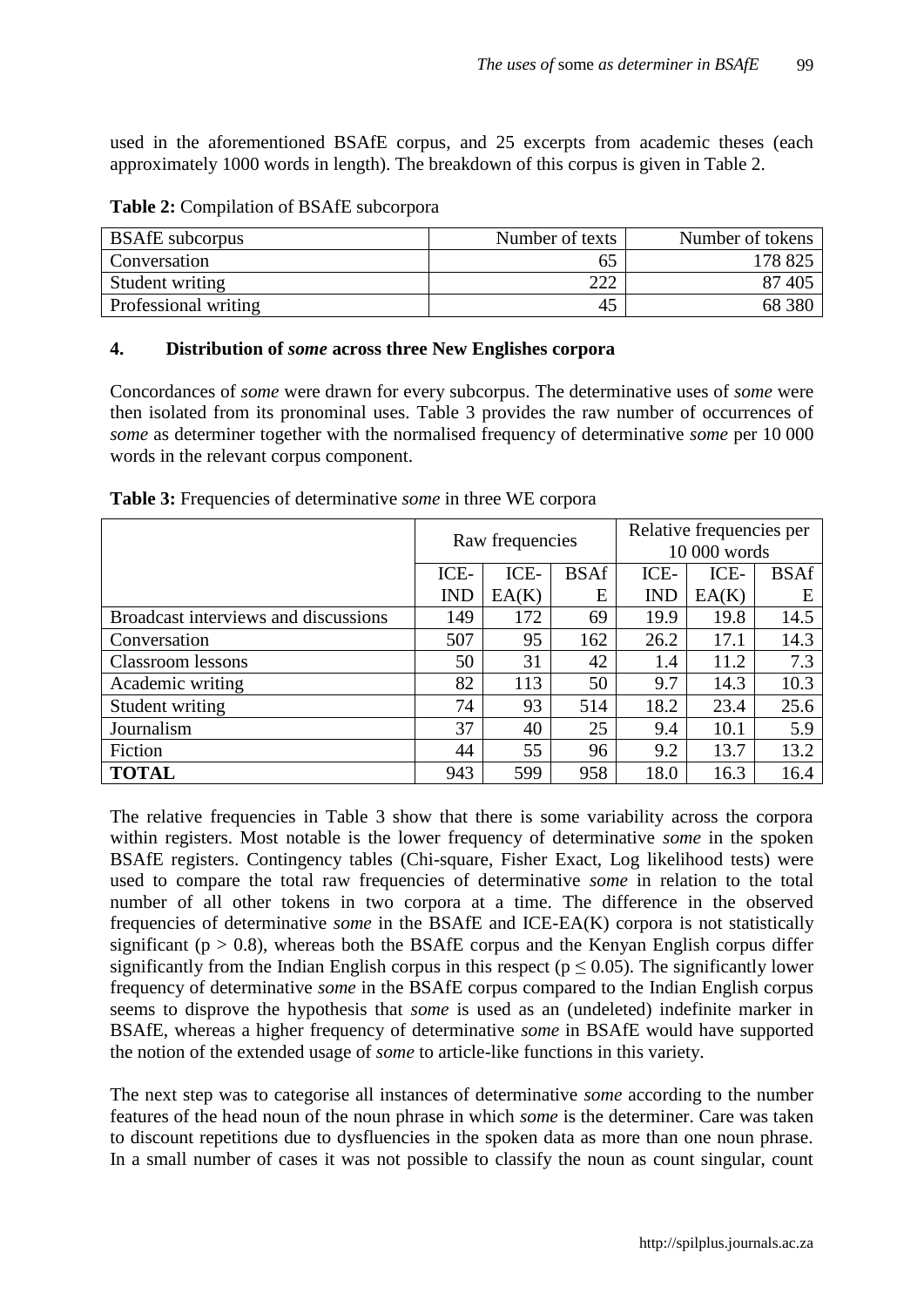plural or non-count, either because the transcriber could not make out the word or the word was in another language – the number marking of which could not be confirmed. There were 4 such instances in the BSAfE corpus, 3 in ICE-EA(K) and 14 in ICE-IND. There was also one case in ICE-EA(K) and two in ICE-IND where the head determined by *some* was not a common noun, but a cardinal numeral. These cases are not counted as part of the results reported in Table 4, which provides the percentages of determinative *some* with the aforementioned three types of noun.

| <b>Table 4:</b> Distribution of determinative <i>some</i> with different types of nouns (percentage of total |
|--------------------------------------------------------------------------------------------------------------|
| occurrences of determinative <i>some</i> ) in three WE corpora                                               |

|                          |        | <b>ICE-IND</b> |       |        | $ICE-EA(K)$ |       | <b>BSAfE</b> |       |       |
|--------------------------|--------|----------------|-------|--------|-------------|-------|--------------|-------|-------|
|                          |        | $\%$           | $\%$  |        | $\%$        | $\%$  |              | $\%$  | $\%$  |
|                          | $\%$   | with           | with  | $\%$   | with        | with  | $\%$         | with  | with  |
|                          | with   | non-           | singu | with   | non-        | singu | with         | non-  | singu |
|                          | plural | count          | -lar  | plural | count       | -lar  | plural       | count | -lar  |
|                          | noun   | noun           | noun  | noun   | noun        | noun  | noun         | noun  | noun  |
| Interviews and           |        |                |       |        |             |       |              |       |       |
| discussions              | 49.7   | 24.5           | 25.9  | 57.0   | 15.7        | 27.3  | 56.5         | 21.7  | 21.7  |
| Conversation             | 43.8   | 23.9           | 32.3  | 35.9   | 34.8        | 29.3  | 68.1         | 13.1  | 18.8  |
| <b>Classroom</b> lessons | 46.0   | 30.0           | 24.0  | 77.4   | 6.5         | 16.1  | 75.0         | 15.0  | 10.0  |
| Spoken subtotal          | 45.2   | 24.5           | 30.3  | 52.5   | 20.7        | 26.8  | 66.2         | 15.6  | 18.2  |
| Student writing          | 60.8   | 23.0           | 16.2  | 58.7   | 25.0        | 16.3  | 79.0         | 13.2  | 7.8   |
| Academic writing         | 63.4   | 31.7           | 4.9   | 74.3   | 15.0        | 10.6  | 72.0         | 16.0  | 12.0  |
| Journalism               | 75.7   | 16.2           | 8.1   | 72.5   | 17.5        | 10.0  | 68.0         | 24.0  | 8.0   |
| Fiction                  | 27.3   | 47.7           | 25.0  | 41.8   | 52.7        | 5.5   | 33.3         | 22.9  | 43.8  |
| <b>Written subtotal</b>  | 57.8   | 29.5           | 12.7  | 63.3   | 25.3        | 11.3  | 71.7         | 15.2  | 13.1  |
| <b>TOTAL</b>             | 51.5   | <b>27.0</b>    | 21.5  | 57.9   | <b>23.0</b> | 19.1  | 68.9         | 15.4  | 15.7  |

There is great variability across the registers within the same corpus and within the same register across corpora. For instance, in the BSAfE corpus, 43.8% of the occurrences of determinative *some* in the fiction component occur with singular countable nouns, whereas only 8% of determinative *some* in the journalism component and student writing component are headed by singular nouns. In the BSAfE student writing component, 79% of the instances of determinative *some* occur with plural nouns. In the student writing components of ICE-IND and ICE-EA(K) there are nearly 20% fewer uses of determinative *some* with plural nouns (60.8% and 58.7%, respectively). This might be due to the high frequency of the noun *people* in the BSAfE student writing data. In the next section collocation between nouns and determiners will be considered in more detail. The use of *some* with non-singular (plural + noncount) nouns is significantly higher in the BSAfE student writing data compared to the student writing component of ICE-IND ( $p = 0.048$  with Fisher's Exact Test).<sup>3</sup>

It should be pointed out that the hypothesis that *some* is used as (undeleted) plural marker of indefiniteness arose from a comparison between only the BSAfE student writing subcorpus (in Tables 2 and 3 above) and native English data (Botha 2013). The high frequency of plural nouns after *some* in the BSAfE written corpus (71.7%) is also mainly due to the student

 $\overline{a}$ <sup>3</sup> Online calculators:<http://statpages.org/ctab2x2.html> and [http://ucrel.lancs.ac.uk/llwizard.html.](http://ucrel.lancs.ac.uk/llwizard.html)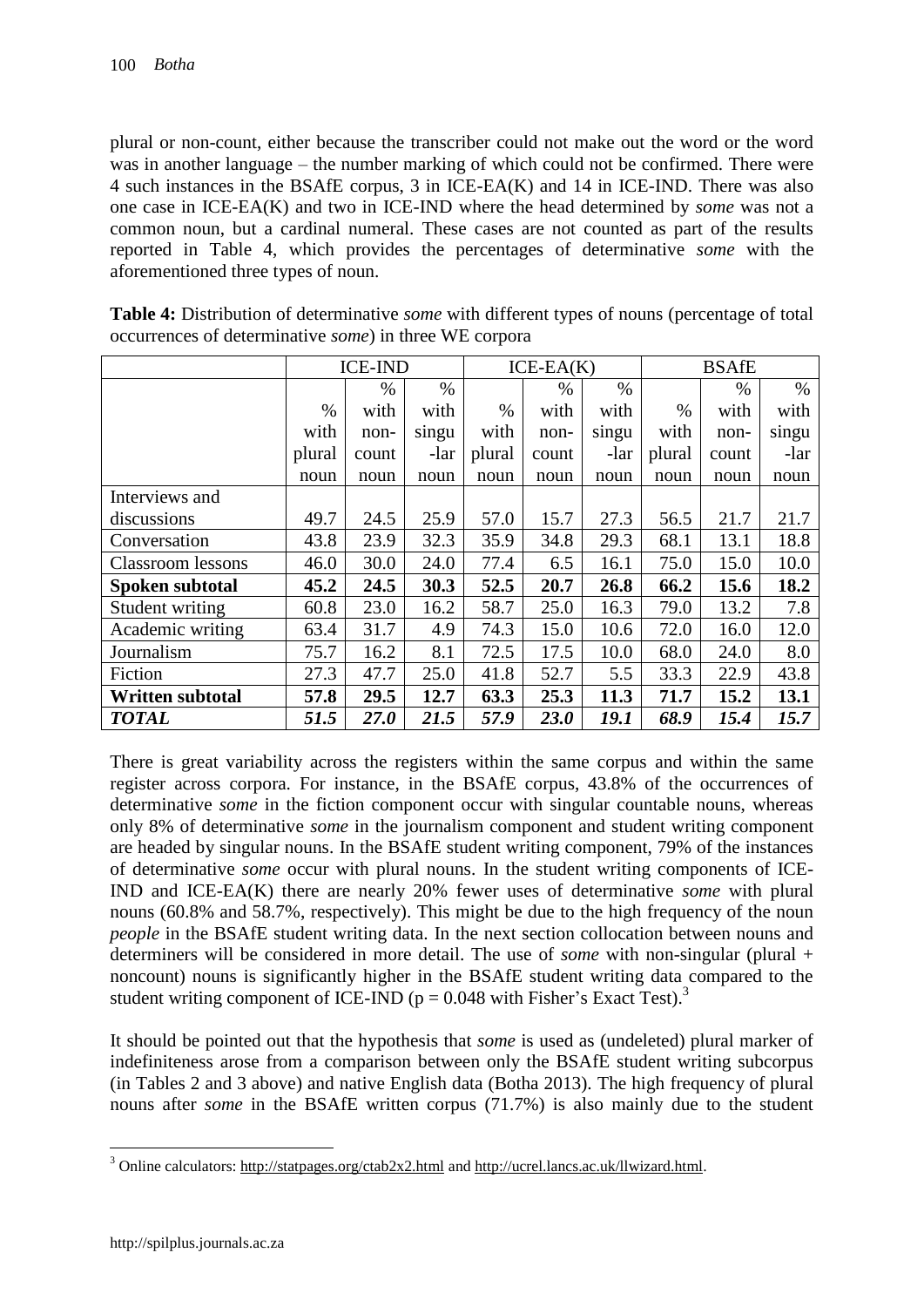writing component. However, the relative frequency of the determiner *some* is higher in this component of the BSAfE corpus (25.6 per 10 000, cf. Table 2) compared to the other two corpora (18.2 and 23.4 per 10 000, respectively). The percentages for *some* before plural nouns in the other BSAfE written registers (journalism, academic and fiction) are actually lower than in the corresponding register in at least one of the other two corpora (cf. Table 3). In the spoken registers, the higher frequency of *some* before plural nouns in the BSAfE corpus is more obvious. Overall, *some* more frequently determines plural nouns in BSAfE (68.9%) than in ICE-EA(K) (57.9%) and both African English corpora have proportionally more instances of *some* as determiner of plural nouns than ICE-IND (51.5%).

The quantitative comparison of *some* as determiner in Indian English, Kenyan English and BSAfE corpora shows a relatively lower frequency of this determiner per 10 000 words in the African English corpora compared to Indian English, and that *some* precedes plural nouns more often in the African English corpora than in the Indian English corpus.

## **5. The choice of determiner** *some* **in BSAfE registers<sup>4</sup>**

In the previous section it was shown that the determiner *some* occurs with plural nouns more frequently in the BSAfE corpus. In this section the nouns with which *some* collocates, and the choice of *some* from other possible determiners will be investigated in three registers of BSAfE, namely conversation, student writing and professional writing.

Concordances of the word *some* were drawn from each of the three BSAfE registers. Since the benchmark tagger (CLAWS) tags all instances of *some* and *any* with "DD" without distinguishing pronominal uses from determinative (prenominal) uses, concordances of the untagged version of the corpus were manually classified to separate the instances where *some* is used as determiner from the instances where it is used as a pronoun. Table 5 provides an overview of the raw frequencies of the word *some* according to its three word class functions.

|                        |              |                  | Number of    |              |              |
|------------------------|--------------|------------------|--------------|--------------|--------------|
|                        |              | Number of        | instances of |              |              |
|                        | Number of    | instances of     | some as both |              | Total        |
|                        | instances of | some in          | logical and  | Other        | instances of |
|                        | some as      | partitive $of$ - | experiential | (not pre-    | the word     |
| <b>BSAfE</b> subcorpus | determiner   | construction     | head of NP   | (pronominal) | some         |
| Conversation           | 242          | 89               | 44           | 55           | 430          |
| Student writing        | 192          | 91               | 31           | 16           | 330          |
| Professional           |              |                  |              |              |              |
| writing                | 50           | 28               | 5            |              | 84           |
| <b>TOTAL</b>           | 484          | 208              | 80           | 72           | 844          |

| <b>Table 5:</b> The word <i>some</i> in BSAfE: Raw frequencies |  |
|----------------------------------------------------------------|--|
|----------------------------------------------------------------|--|

 $\overline{a}$ 

To establish which nouns follow the determiner *some* most frequently, a collexeme analysis was conducted (Stefanowitsch and Gries 2003, Gries 2014). The concordance lines of *some* as determiner had to be sifted to identify the noun determined by *some* in each instance. It was

<sup>&</sup>lt;sup>4</sup> The term "register" is used here in the same sense as it is used by Biber, Johansson, Leech, Conrad and Finegan (1999), i.e. to refer to text types, or "super genres", for instance conversation.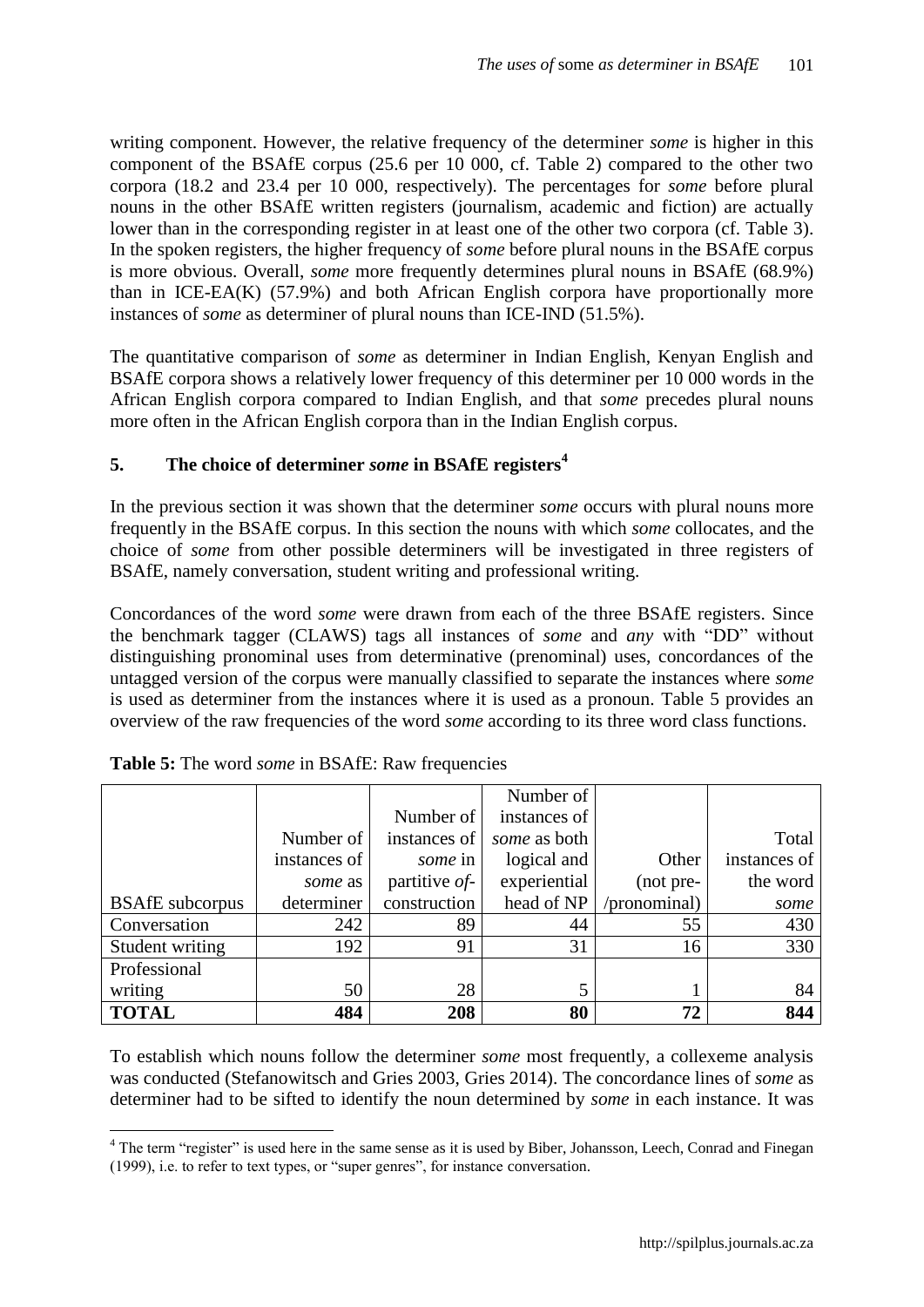not a matter of simply looking up the word immediately to the right of *some*, since these could be postdeterminers, numerals, adjectives or classifying nouns, which were ultimately ignored. The table of collocates in the concordance tool of Wordsmith 6.0 is purely positional and counts the amount of times a word occurs in a certain position without regarding the boundaries of grammatical units such as noun phrases. This collocation table (in spreadsheet format) provided a starting point, but had to be carefully checked against the concordance lines. The focus was on only the head element of noun phrases in which *some* fills the determiner slot. The R-script *Coll.analysis 3.5* (Gries 2014) was used to calculate collocational strength based on Fisher-Yates contingency tests between the determiner *some* and its head nouns (cf. also Stefanowitsch and Gries 2003: 218). To calculate the collocational strength, an input table listing the nouns determined by *some*, the total number of occurrences of each of these nouns in the register subcorpus, and the number of times each noun occurred as head of a noun phrase in which *some* is the determiner, had to be prepared. In addition to the input tables for each of the three BSAfE registers, the total number of occurrences of determinative *some* (cf. the second column of Table 5 above) and an estimate of the total number of noun phrases that could take a determiner had to be provided. This estimate was arrived at by counting all possible common noun tags in a version of the corpus, which was part-of-speech-tagged with CLAWS. The estimated number of potential noun phrases headed by common nouns (and therefore able to take a determiner) for each register is as follows: conversation (21 908), student writing (18 396), professional writing (17 631).

Tables 6, 7 and 8 in the Appendix provide the collostructional strengths between *some* and nouns for which  $p < 0.01$ , i.e. where the collostructional strength is higher than 2. The noun with which *some* collocates most strongly is  $people^5$  in both the conversation data (see Table 6) and the student writing data (see Table 7). Of the 13 nouns in the conversation data with a collostructional strength higher than 2 (Table 6), 11 are plural nouns: *children*, *places*, *skills*, *classes*, *words*, *courses*, *weeks*, *orders*, *meetings*, *families*.

In both the writing registers there are uncountable nouns that strongly collocate with the determiner *some*, most notably the abstract noun *extent* in the student writing (see Table 7) and *degree* in the professional writing (see Table 8). In these cases *some* evokes paucity, and a non-proportional interpretation (in keeping with standard usage), as illustrated in (16) and (17) below.

- (16) To some extent poverty is the cause of HIV/AIDS epidemic in the continent. <WXE005> [Student writing]
- (17) Property experts say the amendments will protect owners and tenants, and to some degree it will limit the rights of people who illegally occupy land and property. <W2C-005> [Professional writing]

Of the 11 nouns that strongly collocate with *some* in the student writing data (Table 7), 7 are plural (*instances*, *colleagues*, *cases*, *newspapers*, *countries*, *ladies* – in addition to *people*), 2 are uncountable (*extent*, *money*), and 2 are singular (*distance*, *animal*). Of the 12 nouns with

<sup>5</sup> Strictly speaking, the noun *people* is not inflected for number and can take a plural -s as in *the peoples of the African continent*. However, *people* is semantically plural in that it denotes a set of countable entities. It also behaves as a plural noun syntactically in terms of subject-verb agreement. Table 6 also contains the genitive form of the plural noun *children*. It should be noted that in these cases *some children's* is a complex possessive determiner in a larger NP, and *some* is the determiner of the noun *children*.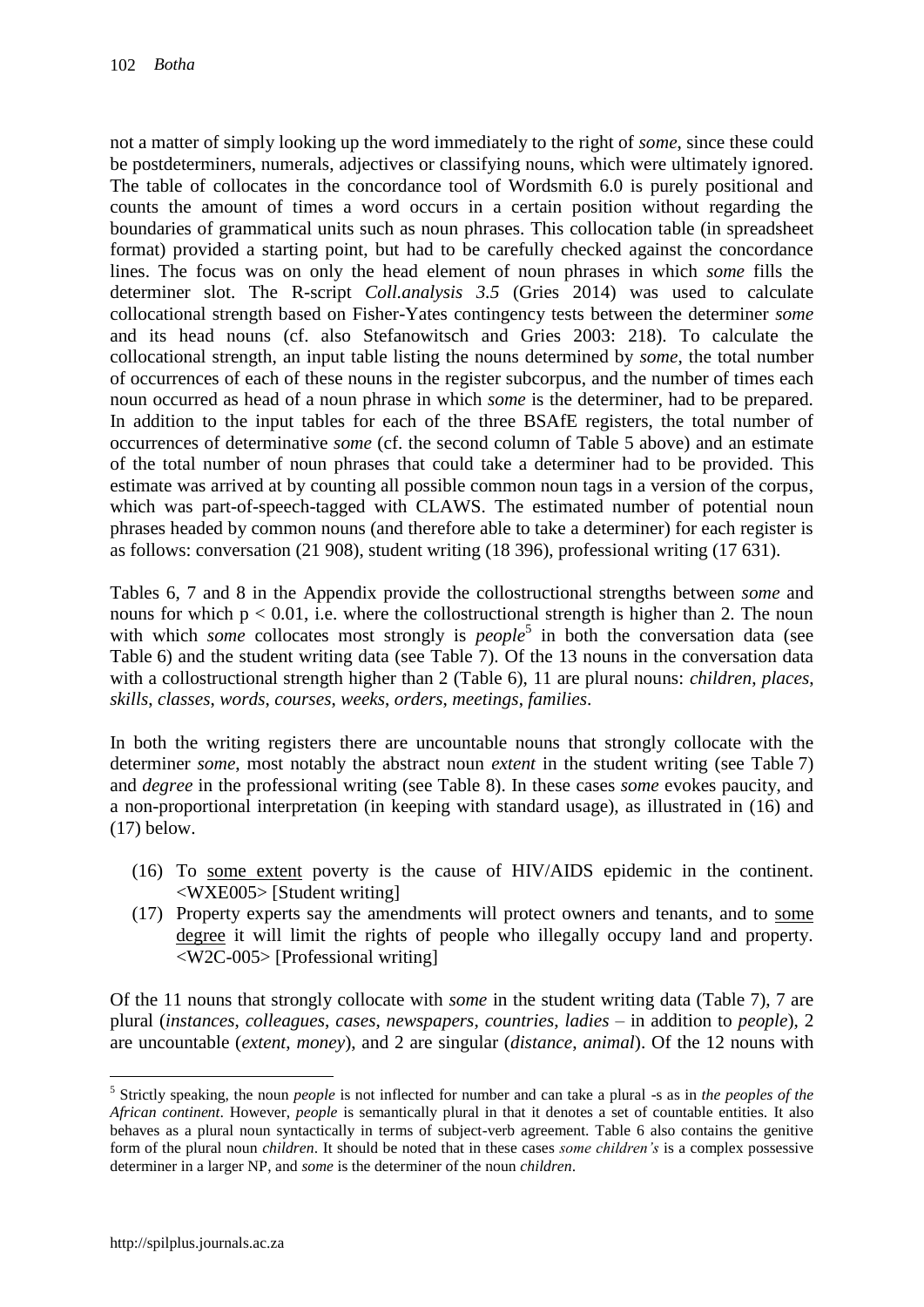which *some* has a collocational strength higher than 2 in the professional writing data (Table 8), half are plural (*cases*, *financials*, *staffers*, *authors*, *situations*, *suppliers*), 2 are used in an uncountable sense (*degree*, *recourse*) and 4 are singular (*kind*, *impetus*, *way*, *aspect*).

In all three registers, most of the nouns that strongly collocate with *some* are plural. As was indicated earlier, *some* is used with particular referents. With plural nouns *some* typically triggers a proportional interpretation of "not all", although it can also indicate an unspecified quantity. The question is whether *some* with plural nouns in the BSAfE corpus is used in these senses, and whether it is used only in these senses. This question will be considered in the light of examples of the *some people* pattern, since *people* is the noun that most strongly collocates with the determiner *some* in both the conversation and student writing data. In examples (18) and (19) below, the underlined noun phrases have particular referents. In example (18), *some* is used proportionally. In example (19) *some* denotes an unspecified quantity.

- (18) the fact is some people adapt their style and there is this thing that some they don"t some do <#dpc081> [Conversation]
- (19) when you go partying and you"re at a deep House or like some hectic Hip Hop party, you will bump into some white people in fact a whole lot of them and they"ll be into it as much as you are or whatever <Meierkord/Volkswagen: Students2> [Conversation]

Most of the instances of *some* with plural nouns in the BSAfE data realise the typical (standard) meanings illustrated above. However, there are also instances where *some* is used in contexts where no determiner would be selected in Standard English. In (20)-(23) below, it is possible to omit the determiner in the underlined noun phrases. The noun *people* has a nonspecific interpretation in examples (20) and (21) (where it is used in clauses with an irrealis scope) and a generic interpretation in examples (22) and (23), rather than a particular referent.

- (20) we need some people some big people as you mention mister xonxa the people who is going to motivate  $\langle #dpc064 \rangle$  [Conversation]
- (21) So I think the main solution to reduce the victims of HIV/AIDS is that the government should create more jobs; give free education to some people in rural areas who can"t afford and distibute foods and clothes to those who can"t afford <TSNO1134> [Student writing]
- (22) okay like your friends maybe they are rich and then you are poor and then when when you are going out on on street some people are looking at you and say eyi those boys they are having cool life but this one eyi he is not having cool life <#dpc159> [Conversation]
- (23) I can understand that ja to to you it works because there"s a saying that to some people who don"t believe in traditional rituals rituals ja ja that that"s a waste of money <#dpc118> [Conversation]

In (20) and (21), ideal (hypothetical) circumstances are described. The speaker/writer is not referring to particular persons, but an unspecified quantity of a certain type of person. This usage context would call for the selection of no overt determiner with the noun *people*. One might speculate that the "referents" of the noun become cognitively "particular" as the hypothesised circumstances become cognitively "real" in the mind of the speaker/writer. In a qualitative analysis of texts from the *Tswana Learner English Corpus*, Van Rooy (2008: 351)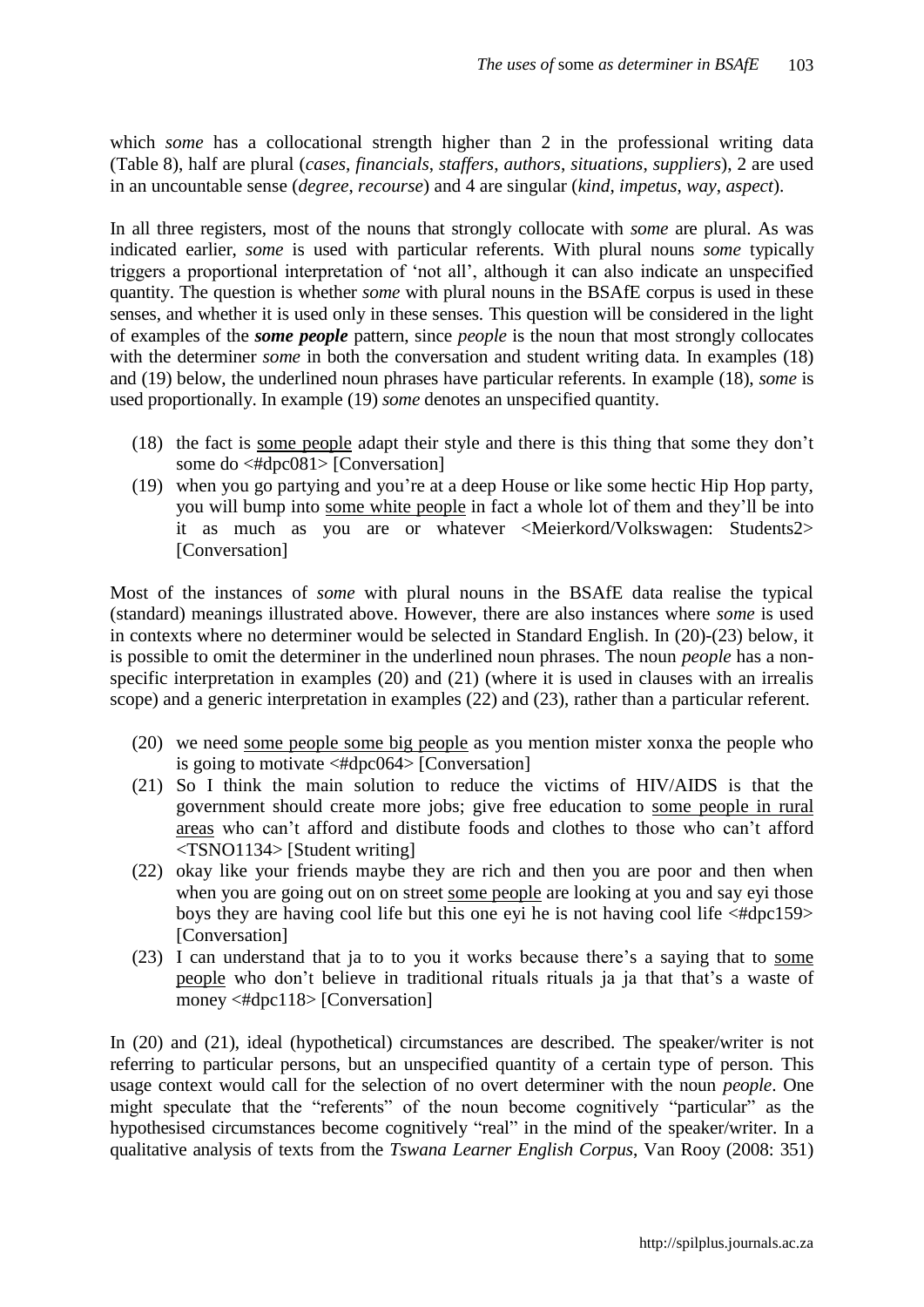also describes noun phrases in hypothetical situations or events that are developed into "specific entities" by means of determiners and modifiers. The use of *some* in (22) and (23) seems to be motivated by a need to make the "not all" implicature of the noun explicit. The determiner *some* is also used in the generic sense with nouns other than *people*, as illustrated in (24) below:

(24) so in that question of experience how how do you feel about that because some other bosses might ask you for experience you see how do you feel about the experience issue? <#dpc141> [Conversation]

Here, *some* is used with the postdeterminer *other*, although there is no prior mention of a referent with which the referent of this noun phrase can be contrasted. In a standard English reformulation both words can be omitted. In the conversation data there are 12 instances where *some other* is used before a noun. There are three such instances of *some other* **N** in the professional writing data and eight in the student writing data. In (25) *some* could have been omitted, and in (26) *other* could have been omitted.

- (25) they are doing so forced by the requirement to discharge their obligation, which means that there are some other competitive suppliers of the same products elsewhere in the world who are over looked to the benefit of the local  $\langle m \rangle$  to 1000  $>$ [Professional writing]
- (26) Now for that matter for instance if some is sick the or she must eat good, adequate food according to sickness because some other diseases are caused by enedequate food <XUE066> [Student writing]

The concordance of *some* in the conversation component yields several examples with other quantifiers and numerals.

- (27) clinically adam lived some nine hundred years after eating from the tree  $\langle #dpc165 \rangle$
- (28) you are good looking but why don"t you just go and eh try to have some many friends out there but you i always seeing you going to church <#dpc191>
- (29) like today he just say tomorrow there"s gonna be a discrepancy and now some some certain few members should go there see what i mean #dpc240
- (30) Eh she is now (..) two years [(.)] and some couple of months. <Volkswagen>
- (31) I think like some few weeks ago  $\langle \text{Volkswagen} \rangle$
- (32) sometimes you know take some few kids from the location and get some extra classes there <#dpc051>

The example in (27) corresponds with the standard use of *some* with rounded numerals to express an uncertain but considerable quantity. It is not certain whether the single instance of *some many*, as shown in (28) in the corpus, is an extension of this use or whether it is selfcorrection. In examples (29) to (32) *some* is used as "plural" of the singulative indefinite article *a*. Although the *some few* combination is marked in contemporary English, it is not unusual from a diachronic perspective, as the example from a corpus of written White South African English (Wasserman and Van Rooy 2014) illustrates:

(33) When some few days more had elapsed, one morning, shrill screams of pain and terror …<1850s narratives>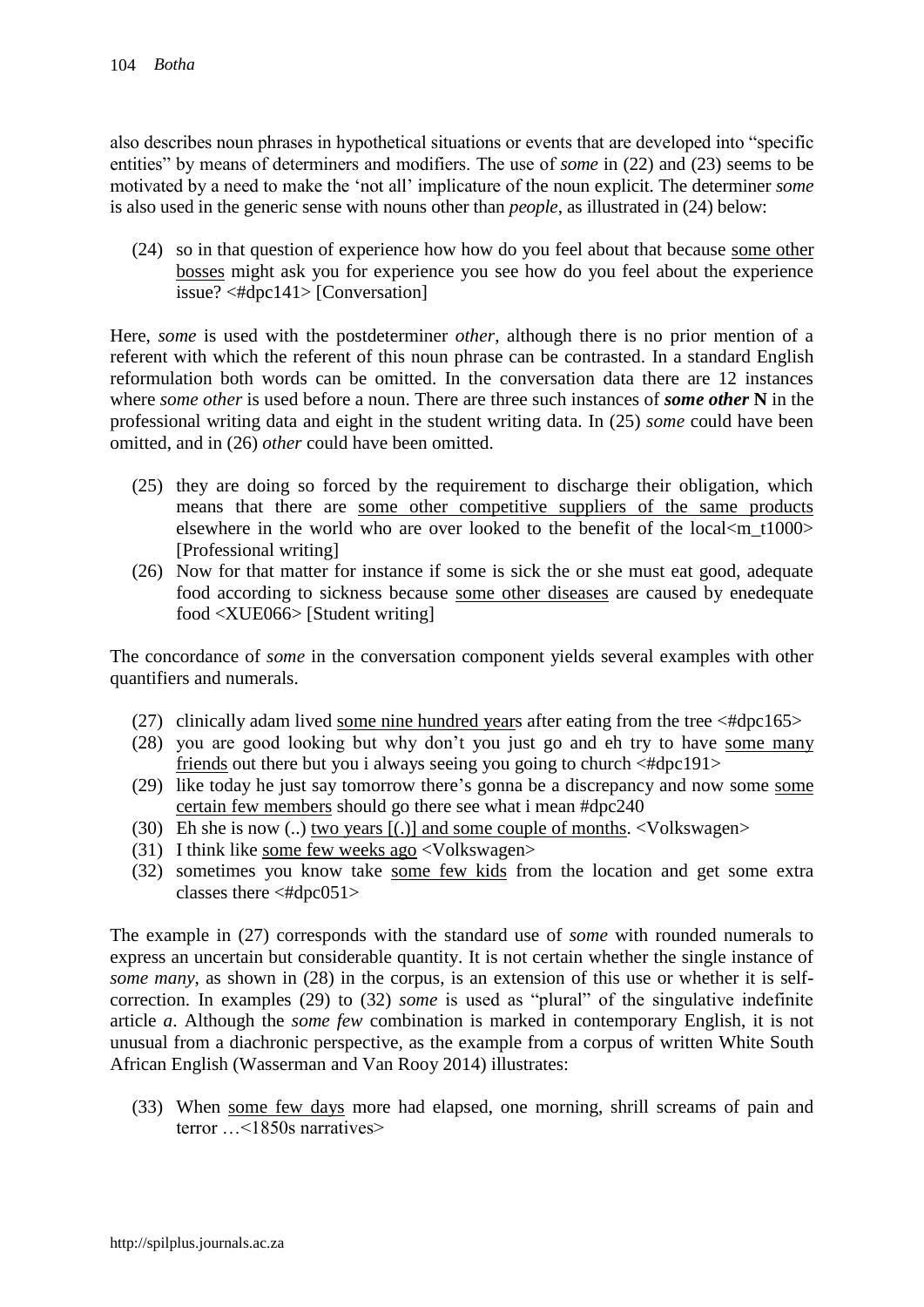In summary, scrutiny of the concordances of *some* indicates that its determinative uses in BSAfE largely correspond with Standard English, but that there is evidence of an extension of the usage of *some* in BSAfE to non-particular contexts. Also, it would seem that the more grammaticalised use of *some* as plural counterpart of *a* with the quantifier *few* seems to continue in BSAfE, whereas it has been discontinued in Standard English varieties. The article-like use of *some* with *other*, as plural counterpart of *another* also suggests that this determiner is more grammaticalised in BSAfE than in Standard English.

Whereas the indefinite article *a*/*an* is obligatory before singular countable nouns, *some* before non-singular nouns is not. To examine the choice of *some* among other determiners with nonsingular nouns, concordances of five nouns that occurred very frequently in at least two of the BSAfE registers were drawn. This time, the concordances were drawn from the full corpus and no distinction was made between the registers. The nouns of which concordances were drawn are: *people*, *things*, *women*, *money* and *poverty*. These nouns were chosen because they are semantically non-singular denoting either sets of countable entities or uncountable concepts, and because they occur frequently enough to allow for potential collocation with a variety of determiners.<sup>6</sup>

The concordance lines of each noun phrase were classified according to the determiner. Some determiners where grouped together as a single type of determiner, e.g. *the* and *such*. The word *other* is conventionally regarded as a special kind of "relative" adjective or as a postdeterminer. In spite of not being a central determiner, the word *other* is at the same rank as *some* in contrastive contexts (e.g. *some students ... other students*), and where it occurred without a definite determiner preceding it, it was classified as a determiner in its own right. Due to the quantificational meanings of *some*, an argument can also be made that it exists in a choice relationship with numerals and other indefinite quantifiers. Therefore, these were also classified as a type of "determiner" in the concordance data. Table 9 (in the Appendix) provides the raw frequencies of each determiner class used with the selected nouns. Each of these nouns most frequently occurs with the zero determiner. The definite article is the second most frequent determiner with *people*, *money*, *women* and *poverty*. With the noun *things*, demonstrative determiners are chosen in a quarter of the instances.

Gries's (2014) Coll.analysis 3.5 R-script was used again to determine the strength of association between a given determiner or determiner type and the five selected nouns. This time a co-varying collexeme analysis was performed and the input table consisted of each concordance line (from all five noun concordances) reduced to only the word in the determiner slot (w1) and the head noun (w2). The construction (c) under investigation is a noun phrase with one of the five chosen non-singular nouns as logico-semantic head. Qualificative modifiers were ignored. Table 10 presents the results restricted only to associations with a strength above 2 (i.e.  $p < 0.01$ ). Relations between a determiner and a noun are expressed as attraction (+) or repulsion (-).

The high level of attraction between *some* and *people* is confirmed in the co-varying collexeme analysis (collocational strength = 6.66). The determiner *some* does not have a significantly strong association with any of the other four nouns under investigation. The noun *people* is also

<sup>6</sup> Only a few nouns were selected to check whether *some* is preferred over the zero determiner with nouns with nonsingular meaning. Ideally, all nouns and all determiners in a corpus could be used to provide a full collexeme analysis; however, this would be a time-consuming task that falls outside the scope of the current study.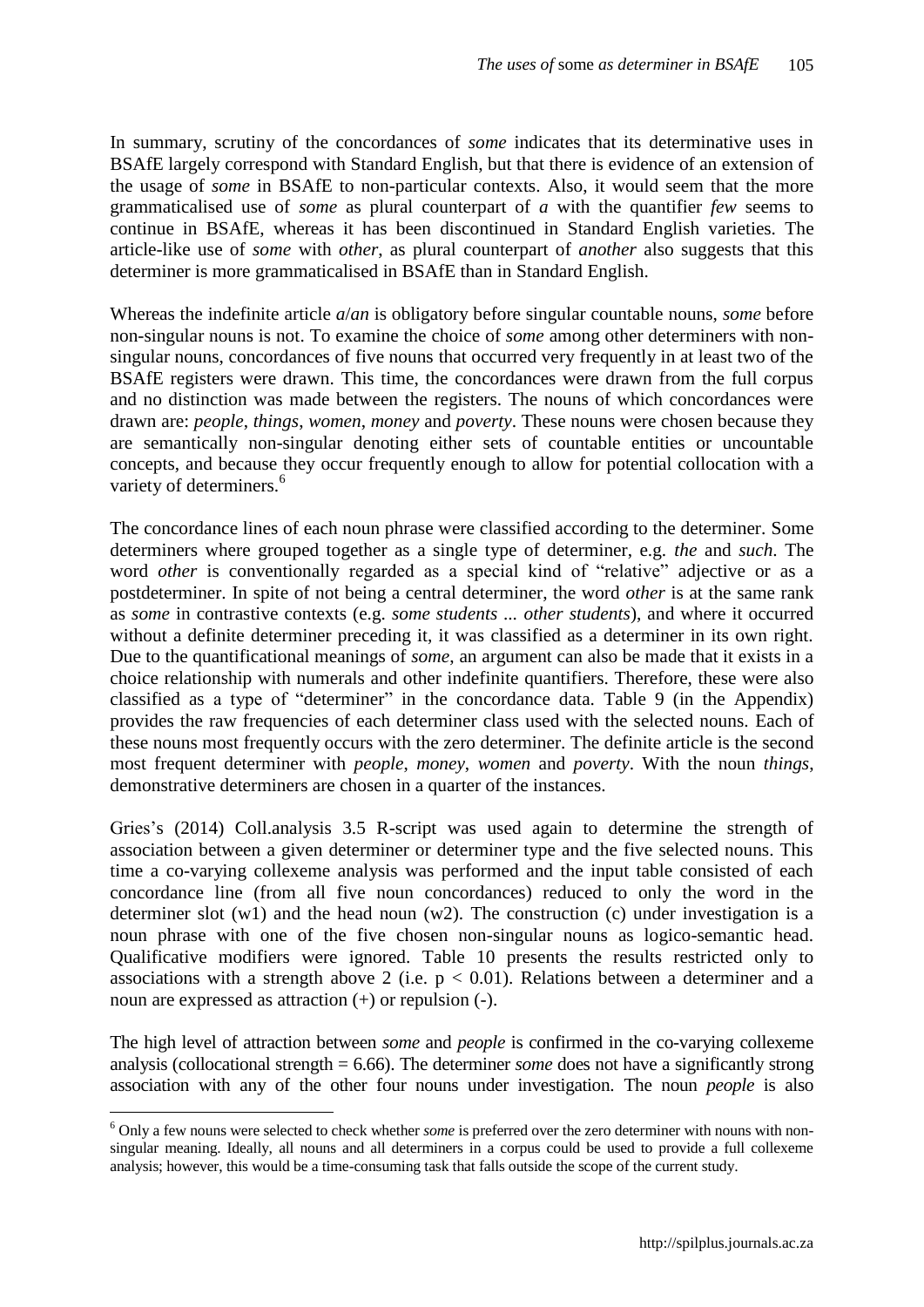positively associated with *other* (collocational strength = 4.99). Demonstrative and quantifying determiners are also strongly attracted to the noun *people*. There is a strong negative association (i.e. repulsion) between the zero determiner and *people*, given the frequency of this noun and the frequency of the zero determiner with the other nouns under investigation, despite the fact that the zero determiner is the single determiner most frequently occurring with *people* (as can be seen in Table 9). The zero determiner also has a strong negative association with the plural noun *things* (8.47) and with the concrete uncountable noun *money* (2.33), but a strong positive association with the abstract uncountable noun *poverty* (120.88) and the concrete countable noun *women* (2.76). The repulsion between the zero determiner and *things*, between the zero determiner and *money*, and between demonstratives and *money* is interesting in the light of the attraction between demonstratives and *things*, and between possessives and *money*. Inclusion of more nouns in the co-varying collexeme analysis would shed more light on determiner choice in the corpus. However, for the purposes of this investigation, the data analysis is sufficient to illustrate contexts in which *some* is preferred over the zero determiner in BSAfE. Performing similar collexeme analyses on corpora of other varieties of English will help determine to which extent determiner choice phenomena are specific to BSAfE. Such comparison warrants future investigation.

# **6. Conclusion**

This study has attempted to move beyond the listing of uses of the determiner *some* in BSAfE with words it is incompatible with in contemporary standard English, such as *few* and *certain*, and to explore the possibility that the core meaning of *some* ("particular, unspecified quantity") is extended to more grammatical uses in BSAfE. In the case of wider usage potential one would expect higher frequency, but a comparison of the BSAfE data with two other varieties (Indian English and Kenyan English) shows that the determiner *some* is significantly less frequent in both African corpora compared with the Indian English corpus. However, *some* is more frequently a determiner of plural nouns in the BSAfE corpus compared with the other two corpora.

The nouns with which the determiner *some* most strongly collocates in the BSAfE corpus are mostly plural nouns. Among these collocations with plural nouns, evidence of the extended, grammaticalised use of this determiner with plural nouns can be found. However, the corpus is very small, and therefore the data too sparse, to make any quantitative claims about the extended usage of determinative *some* in BSAfE.

A co-varying collexeme analysis considering all possible determiner-slot fillers in relation to five very frequent nouns in the corpus shows large collocational strength between the zero determiner and plural nouns, but this association is negative in the case of the nouns *things* and *people*. The strong attraction between the plural noun *people* and the determiner *some* is confirmed in the co-varying collexeme analysis. It may well be that other varieties of English show similar attractions between *some* and *people*, or between certain other nouns and determiners, and further investigations into conventionalised choices of certain determiners with certain nouns are necessary.<sup>7</sup>

The qualitative and quantitative evidence suggests that most so-called "non-standard" uses of the determiner *some* can be explained in terms of an extension of the core meaning of *some* in

 $7$  I am indebted to the reviewer who pointed this out.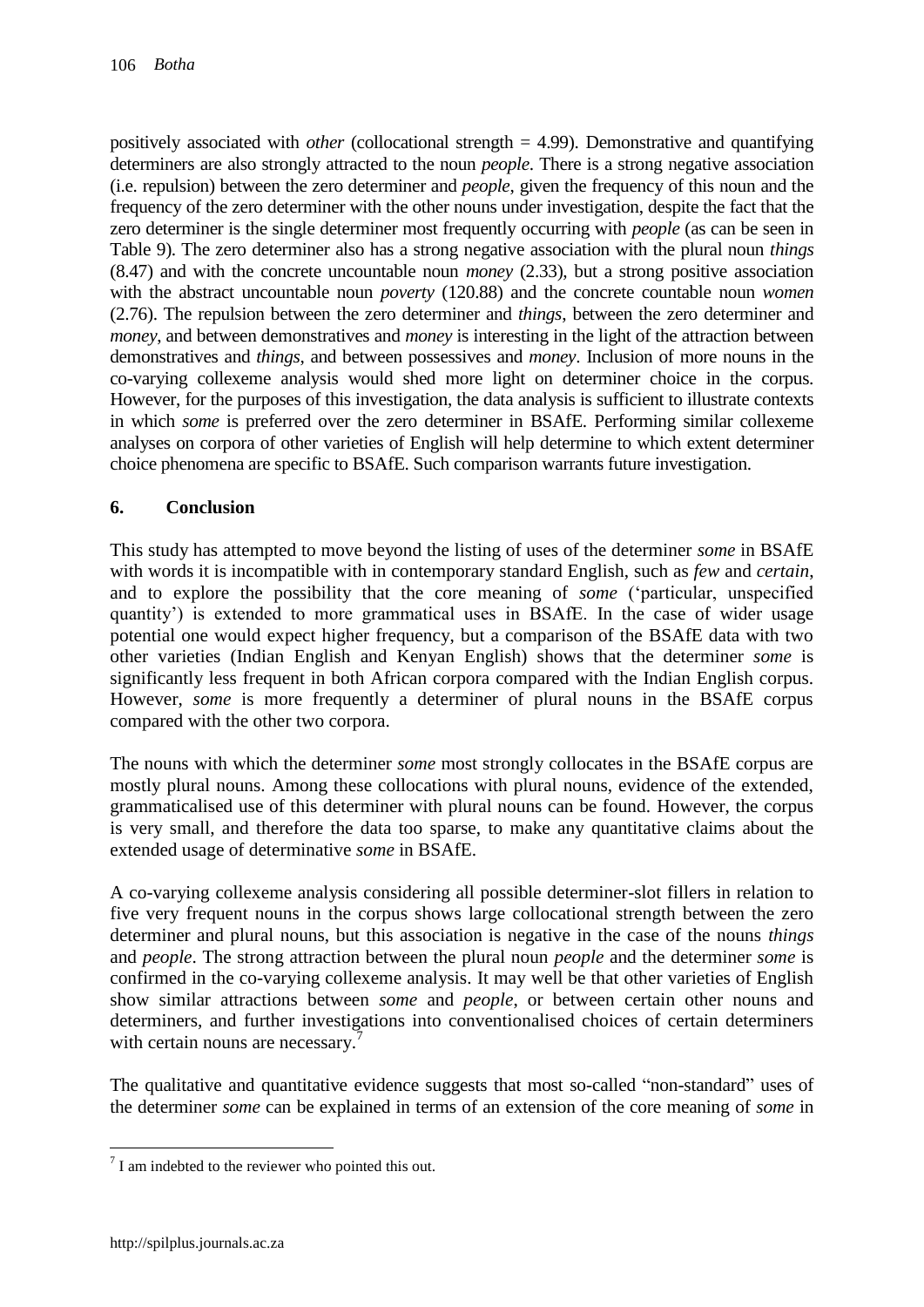all three registers of BSAfE under investigation, but the quantitative data is not large enough to argue conclusively for a more advanced grammaticalisation of *some* in BSAfE, and evidence of this in the professional writing component is especially scarce. The scarcity of evidence in the professional writing component may partly be due to editorial intervention in which case it is not truly conventionalised and may be restricted to informal contexts (Kruger and Van Rooy under revision). However, the professional writing component in this study was very small and further investigation of larger bodies of professional writing is needed to establish the extent to which the article-like use of *some* is accepted in contexts where it might be omitted.

#### **References**

Biber, D., S. Johansson, G. Leech, S. Conrad and E. Finegan. 1999. *Longman grammar of spoken and written English*. Essex: Longman.

Botha, Y. 2012. Specification in the English Nominal Group with Reference to Student Writing. Unpublished doctoral thesis, North-West University.

Botha, Y. 2013. Corpus evidence of anti-deletion in Black South African English noun phrases. *English Today* 29(1): 16-21.

Coetzee-Van Rooy, A.S. 2012. Flourishing functional multilingualism: Evidence from language repertoires in the Vaal Triangle region. *International Journal of the Sociology of Language* 218: 87-119.

De Klerk, V. 2003a. Xhosa English as an institutionalised variety of English: In search of evidence. *English World-Wide* 24(2): 221-243.

De Klerk, V. 2003b. Towards a norm in South African Englishes: The case for Xhosa English. *World Englishes* 22(4): 463-481.

Duffley, P.J. and P. Larrivée. 2012. Exploring the relation between the qualitative and quantitative uses of the determiner *some*. *English Language and Linguistics* 16(1): 131-149.

Granger, S., E. Dagneaux, F. Meunier and M. Paquot. (Eds.) 2009. *International Corpus of Learner English Version 2*. Louvain: UCL Presses Universitaires de Louvain.

Gries, S.Th. 2014. Coll.analysis 3.5. A script for R to perform collostructional analysis.

Kachru, B. 1986. *The alchemy of English*. Oxford: Pergamon.

Kruger, H. and B. van Rooy. (under revision) Editorial practice and the distinction between error and conventionalised innovation in New Englishes: The progressive in Black South African English. *World Englishes.*

Makalela, L. 2004. Making sense of BSAE for linguistic democracy in South Africa. *World Englishes* 23(3): 355-366.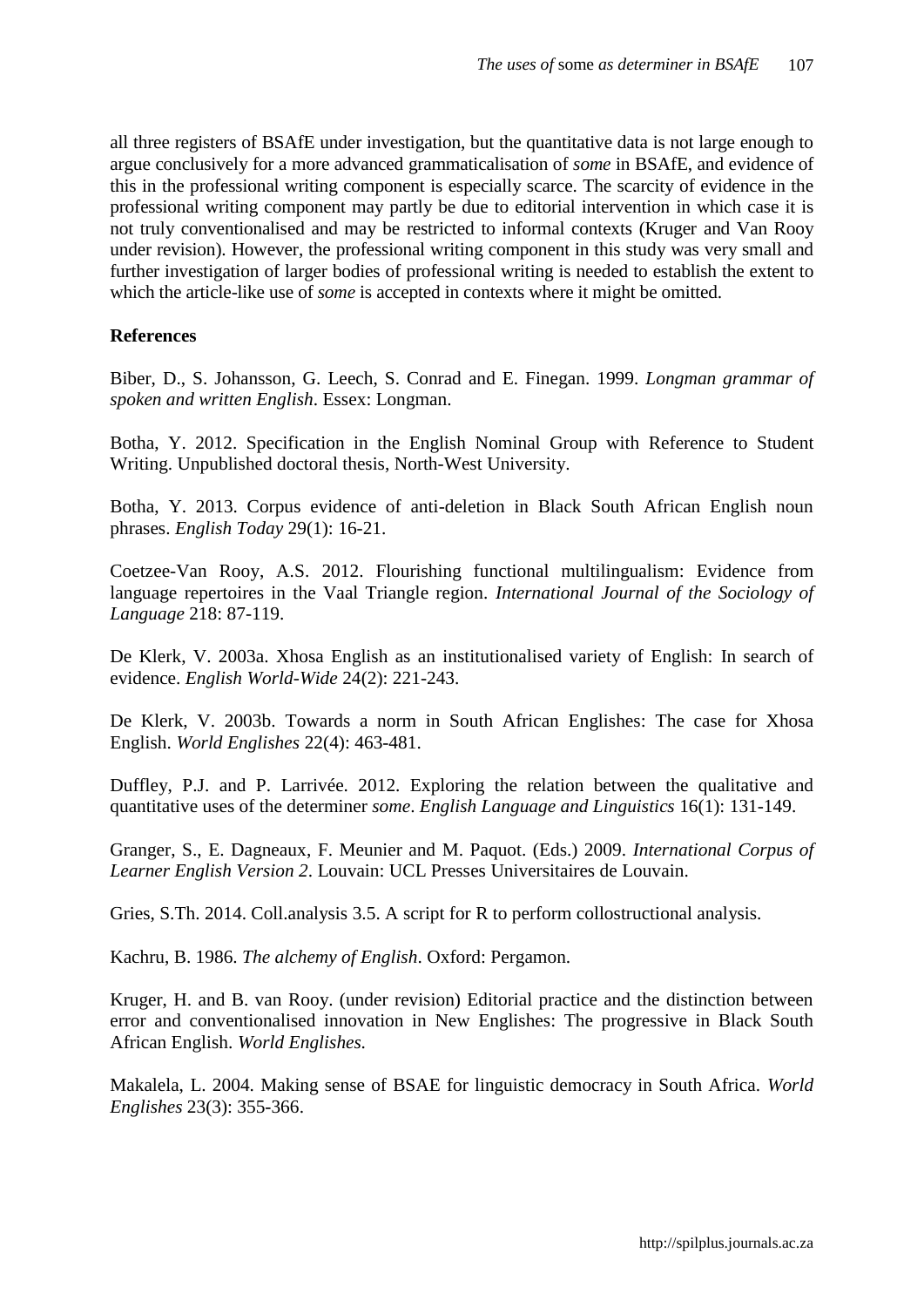Meierkord, C. 2012. *Interactions across Englishes: Linguistic choices in local and international contexts.* Cambridge: Cambridge University Press.

Mesthrie, R. 2006. Anti-deletions in an L2 grammar: A study of Black South African English mesolect. *English World-Wide* 27: 111-145.

Minow, V. 2010. *Variation in the grammar of Black South African English*. Frankfurt am Main: Peter Lang.

Mukherjee, J. 2010. The English language in India. In A. Kirkpatrick. (Ed.) *The Routledge handbook of world Englishes*. London: Routledge. pp. 167-180.

Mukherjee, J. and S. Hoffman. 2006. Describing verb-complementational profiles of New Englishes: A pilot study of Indian English. *English World-Wide* 27: 147-173.

Payne, J. and R. Huddleston. 2002. Nouns and noun phrases. In R. Huddleston and G.K. Pullum. (Eds.) *The Cambridge grammar of the English language*. Cambridge: Cambridge University Press. pp. 323-524.

Platt, J., H. Weber and M.L. Ho. 1984. *The new Englishes*. London: Routledge and Kegan Paul.

Schmied, J. 1990. Corpus linguistics and non-native varieties of English. *World Englishes* 9: 255-268.

Scott, M. 2013. *Wordsmith Tools manual: version 6.0*. Liverpool: Lexical Analysis Software.

Stefanowitsch, A. and S.Th. Gries. 2003. Collostructions: Investigating the interaction of words and constructions. *International Journal of Corpus Linguistics* 8(2): 209-243.

Van der Walt, J.L. and B. van Rooy. 2002. Towards a norm in South African Englishes. *World Englishes* 21(1): 113-128.

Van Rooy, B. 2008. An alternative interpretation of tense and aspect in Black South African English. *World Englishes* 27(3/4): 335-358.

Van Rooy, B. 2010. Social and linguistic perspectives on variability in World Englishes. *World Englishes* 29(10): 3-20.

Van Rooy, B. 2014. Progressive aspect and stative verbs in Outer Circle varieties. *World Englishes* 33(2): 157-172.

Wasserman, R. and B. van Rooy. 2014. The development of modals of obligation and necessity in White South African English through contact with Afrikaans. *Journal of English Linguistics* 42(1): 31-50.

Zerbian, S. 2015. Syntactic and prosodic focus marking in contact varieties of South African English. *English World-Wide* 36(2): 228-258.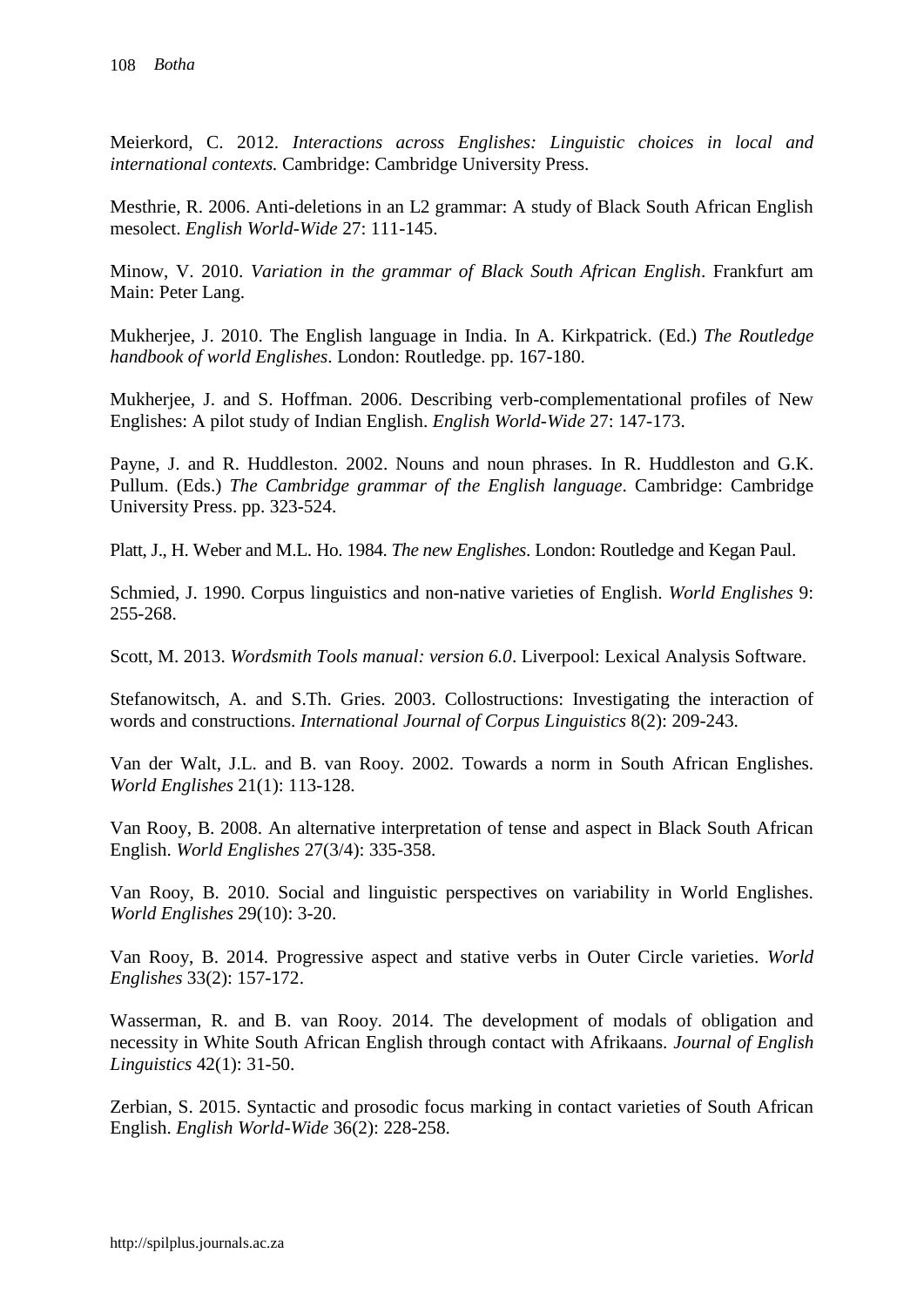# **APPENDIX**

|            |              | Number of        |               |
|------------|--------------|------------------|---------------|
|            | Frequency in | occurrences with | Collocational |
| Noun       | subcorpus    | determiner some  | strength      |
| people     | 1068         | 34               | 7.55          |
| children's |              |                  | 5.88          |

**places** 5.39 **skills** 4.74 **classes**  $12$  3.57 **words** 52 52 5 3.57 **courses**  $3 | 3 | 2 | 3.44$ **weeks** 3.26 **orders** 2 2.92 **meetings** 2.61 reason  $32 \mid 3 \mid 2.28$ place  $144$  6 2.27 **families** 2.13

Table 6: Collostructional strength of nouns with determiner *some* in BSAfE Conversation<sup>89</sup>

#### **Table 7:** Collostructional strength of nouns with determiner *some* in BSAfE Student Writing

|            |              | Number of        |               |
|------------|--------------|------------------|---------------|
|            | Frequency in | occurrences with | Collocational |
| Noun       | subcorpus    | determiner some  | strength      |
| people     | 1049         | 48               | 17.89         |
| extent     | 9            | 6                | 10.01         |
| instances  | 5            | 3                | 4.96          |
| colleagues | 3            | $\overline{2}$   | 3.49          |
| cases      | 32           | $\overline{4}$   | 3.48          |
| distance   | 5            | $\overline{2}$   | 2.97          |
| animal     | 6            | $\overline{2}$   | 2.8           |
| newspapers | 8            | $\overline{2}$   | 2.54          |
| money      | 257          | 8                | 2.25          |
| countries  | 162          | 6                | 2.15          |
| ladies     | 13           | $\overline{2}$   | 2.11          |

 $\frac{8}{9}$  p < 0.001 where collocational strength > 3 and p < 0.01 where collocational strength > 2.<br><sup>9</sup> In Tables 6, 7 and 8, nouns that are semantically plural are in bold, and uncountable nouns are in italics. Also see Footnote 5 regarding the morphology of these nouns.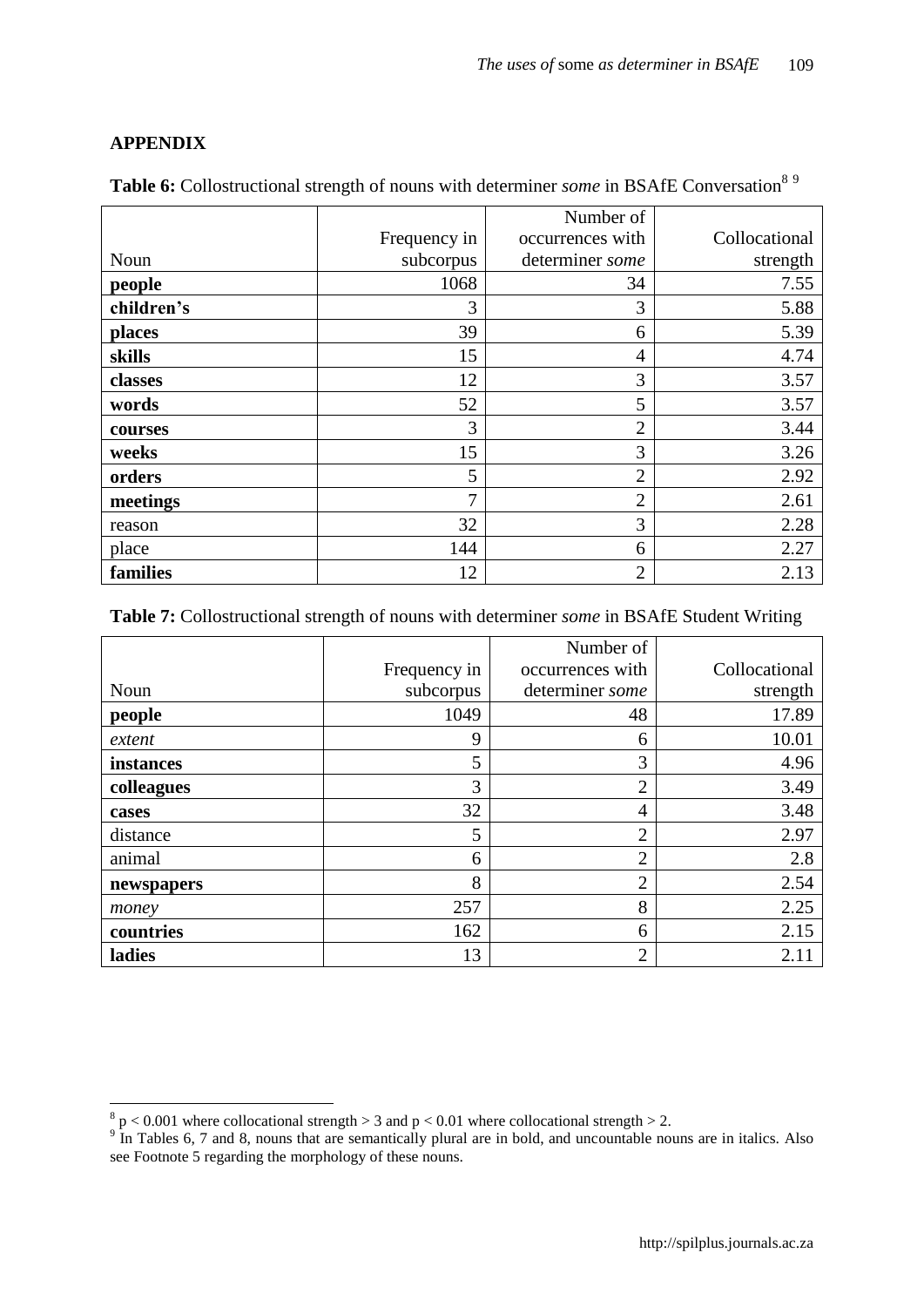|            |                | Number of        |               |
|------------|----------------|------------------|---------------|
|            | Frequency in   | occurrences with | Collocational |
| Noun       | subcorpus      | determiner some  | strength      |
| cases      | 20             | 3                | 4.63          |
| degree     | 7              | $\overline{2}$   | 3.79          |
| kind       | 11             | $\overline{2}$   | 3.37          |
| financials |                |                  | 2.55          |
| staffers   |                |                  | 2.55          |
| impetus    | $\overline{2}$ |                  | 2.25          |
| recourse   | $\overline{2}$ |                  | 2.25          |
| way        | 42             | $\overline{2}$   | 2.2           |
| aspect     | 3              |                  | 2.07          |
| authors    | 3              |                  | 2.07          |
| situations | 3              | T                | 2.07          |
| suppliers  | 3              |                  | 2.07          |

**Table 8:** Collostructional strength of nouns with determiner *some* in BSAfE Professional Writing

Table 9: Raw frequencies of determiner (types) with five non-singular nouns in BSAfE corpus

|                        |                | Total per noun across all three registers |                |                |          |            |  |
|------------------------|----------------|-------------------------------------------|----------------|----------------|----------|------------|--|
|                        | people         | money                                     | things         | women          | poverty  |            |  |
| a/an/no                | 11             | 23                                        | 2              | $\overline{2}$ | 4        | 42         |  |
| both                   |                | $\theta$                                  | $\theta$       | $\overline{0}$ | $\theta$ |            |  |
| Demonstratives         | 194            | 23                                        | 129            | 23             | 13       | 382        |  |
| $we$ /us/you           | 8              | 0                                         | $\overline{0}$ | $\overline{0}$ | 0        | 8          |  |
| Quantifiers/Numerals   | 197            | 42                                        | 35             | 17             | 3        | 294        |  |
| other                  | 64             | $\theta$                                  | 19             | 4              | 0        | 87         |  |
| Possessives            | 45             | 32                                        | 16             |                | 3        | 97         |  |
| some                   | 82             | 12                                        | 11             | 5              | $\theta$ | <b>110</b> |  |
| the/such               | 434            | 85                                        | 68             | 23             | 22       | 632        |  |
| all                    | 12             | $\theta$                                  | $\overline{2}$ | $\overline{0}$ | 0        | 14         |  |
| any                    | $\overline{2}$ |                                           |                | $\theta$       | $\theta$ | 4          |  |
| ø                      | 1179           | 277                                       | 231            | 192            | 752      | 2631       |  |
| certain/exact/specific |                | 0                                         | 9              | $\theta$       | 0        | 10         |  |
| <b>Totals</b>          | 2230           | 495                                       | 523            | 267            | 797      | 4312       |  |